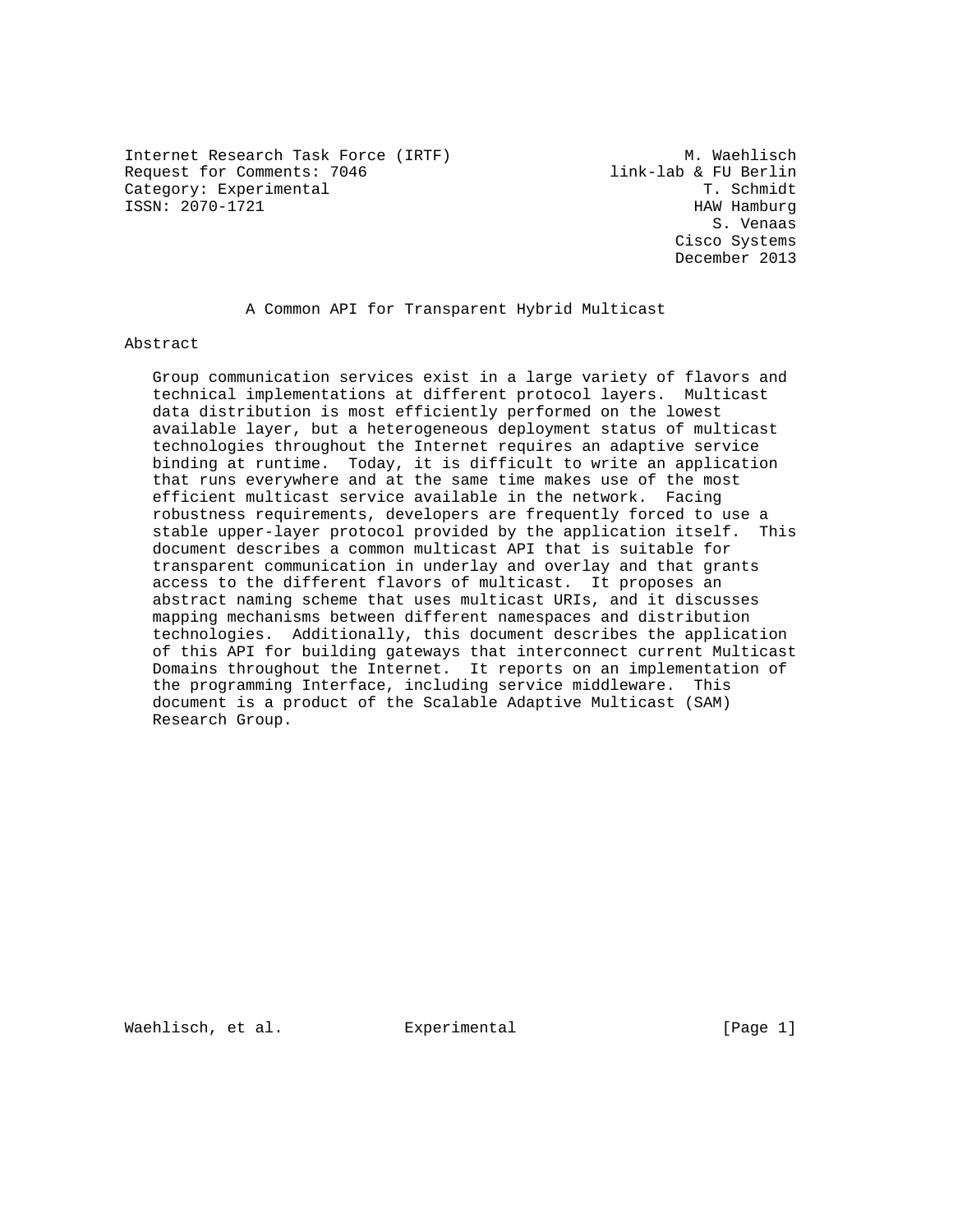Status of This Memo

 This document is not an Internet Standards Track specification; it is published for examination, experimental implementation, and evaluation.

 This document defines an Experimental Protocol for the Internet community. This document is a product of the Internet Research Task Force (IRTF). The IRTF publishes the results of Internet-related research and development activities. These results might not be suitable for deployment. This RFC represents the consensus of the Scalable Adaptive Multicast Research Group of the Internet Research Task Force (IRTF). Documents approved for publication by the IRSG are not a candidate for any level of Internet Standard; see Section 2 of RFC 5741.

 Information about the current status of this document, any errata, and how to provide feedback on it may be obtained at http://www.rfc-editor.org/info/rfc7046.

Copyright Notice

 Copyright (c) 2013 IETF Trust and the persons identified as the document authors. All rights reserved.

 This document is subject to BCP 78 and the IETF Trust's Legal Provisions Relating to IETF Documents (http://trustee.ietf.org/license-info) in effect on the date of publication of this document. Please review these documents carefully, as they describe your rights and restrictions with respect to this document.

Table of Contents

|  | 1.2.1. Support of Multiple Underlying Technologies 7 |
|--|------------------------------------------------------|
|  |                                                      |
|  |                                                      |
|  |                                                      |
|  | 3.1. Objectives and Reference Scenarios 10           |
|  | 3.2. Group Communication API and Protocol Stack 12   |
|  |                                                      |
|  |                                                      |
|  |                                                      |

Waehlisch, et al. Experimental [Page 2]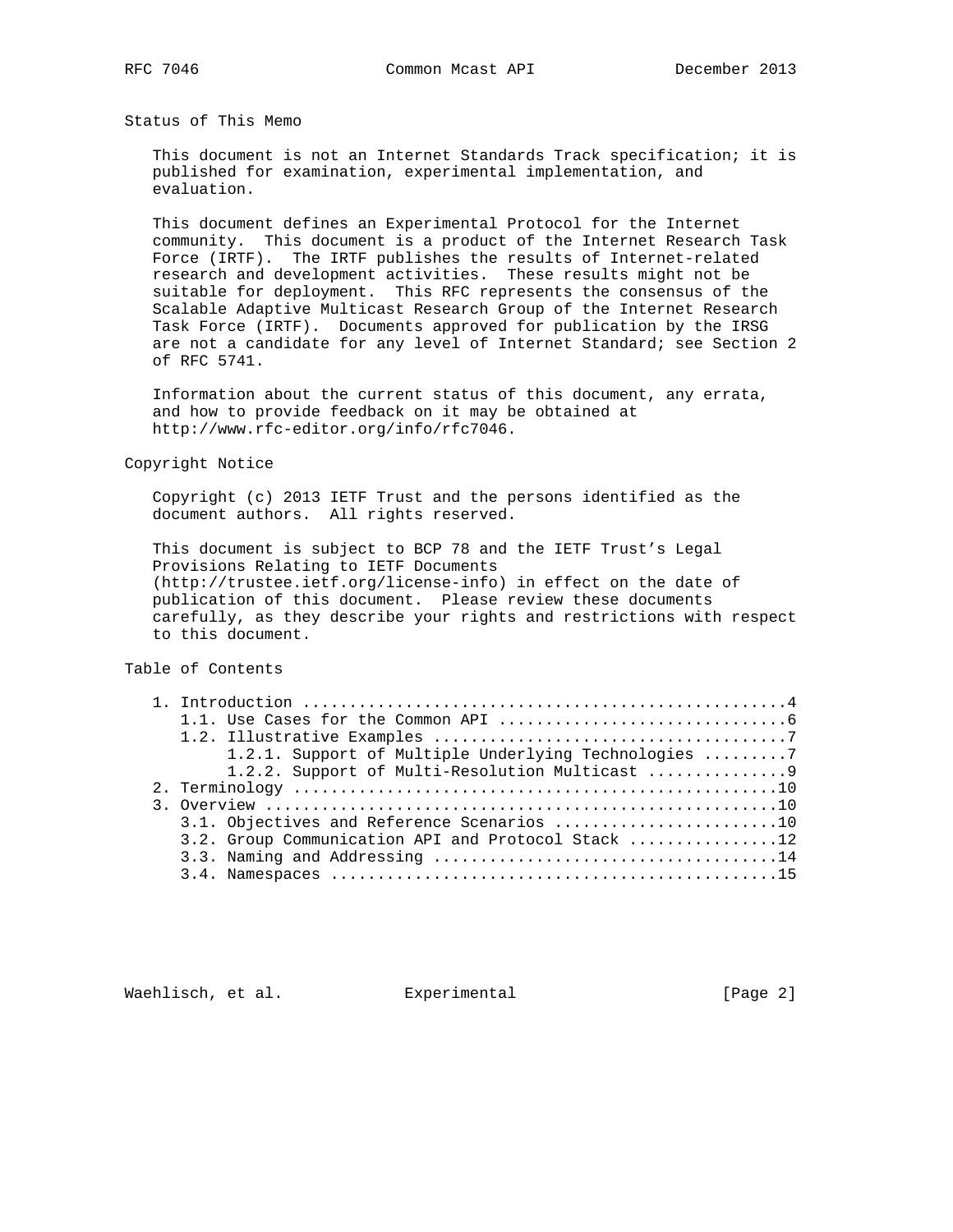|    | 3.5.2. Mapping at End Points 16                      |  |
|----|------------------------------------------------------|--|
|    | 3.5.3. Mapping at Inter-Domain Multicast Gateways 16 |  |
|    | 3.6. A Note on Explicit Multicast (Xcast) 16         |  |
|    |                                                      |  |
|    |                                                      |  |
|    |                                                      |  |
|    |                                                      |  |
|    |                                                      |  |
|    |                                                      |  |
|    |                                                      |  |
|    | 4.2.4. Application-Centric Namespaces 20             |  |
|    |                                                      |  |
|    | 4.3. Additional Abstract Data Types 21               |  |
|    |                                                      |  |
|    |                                                      |  |
|    |                                                      |  |
|    |                                                      |  |
|    |                                                      |  |
|    |                                                      |  |
|    |                                                      |  |
|    |                                                      |  |
|    |                                                      |  |
|    |                                                      |  |
|    |                                                      |  |
|    |                                                      |  |
|    |                                                      |  |
|    |                                                      |  |
|    |                                                      |  |
|    |                                                      |  |
|    |                                                      |  |
|    |                                                      |  |
|    |                                                      |  |
|    |                                                      |  |
|    |                                                      |  |
|    |                                                      |  |
|    |                                                      |  |
|    |                                                      |  |
|    |                                                      |  |
|    | 4.7.6. Enable Membership Events 29                   |  |
|    | 4.7.7. Disable Membership Events 30                  |  |
|    | 4.7.8. Maximum Message Size 30                       |  |
| 5. |                                                      |  |
|    |                                                      |  |
|    |                                                      |  |
|    |                                                      |  |

Waehlisch, et al. Experimental [Page 3]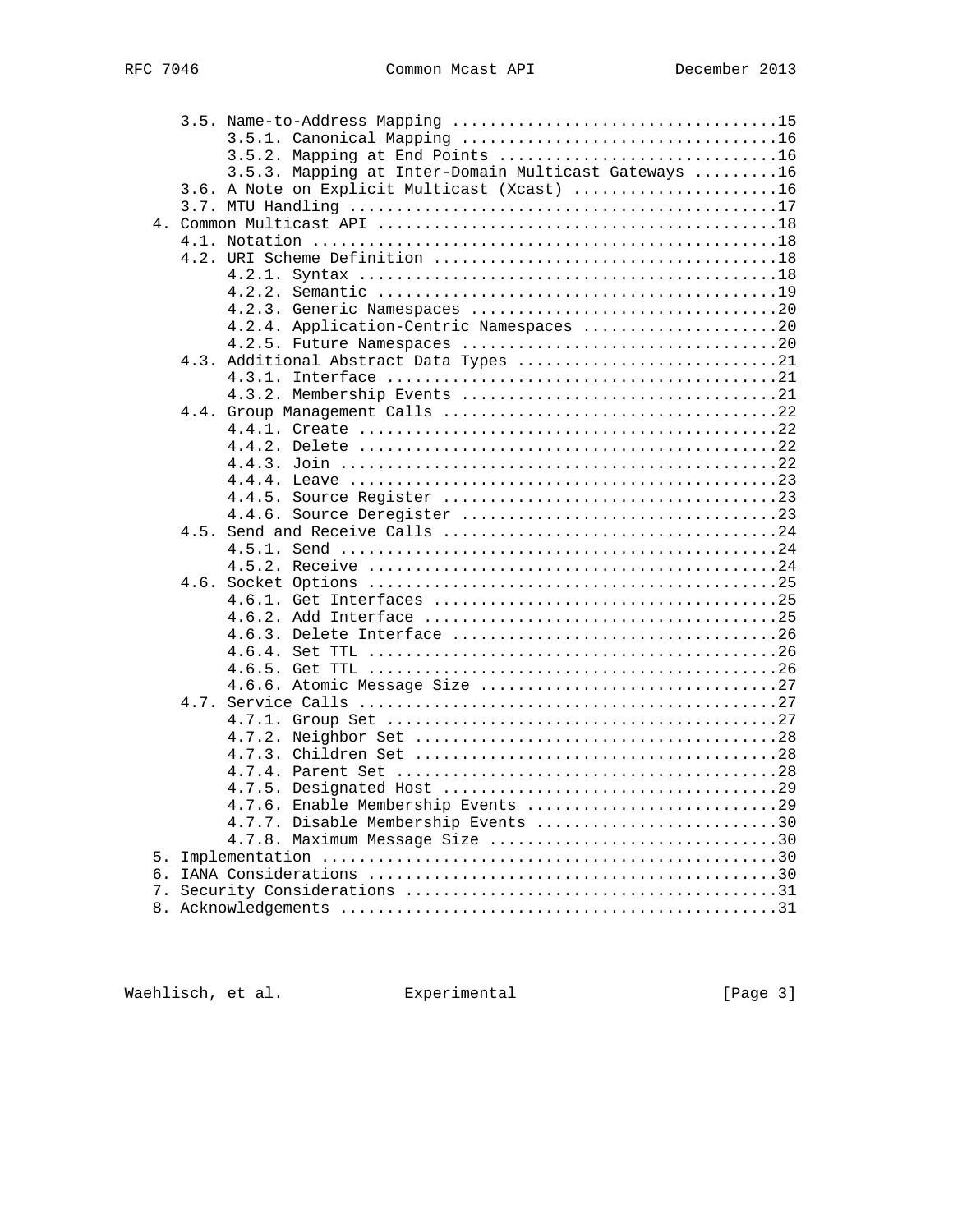| Appendix C. Deployment Use Cases for Hybrid Multicast 38                                                                                     |
|----------------------------------------------------------------------------------------------------------------------------------------------|
|                                                                                                                                              |
|                                                                                                                                              |
| $C.3.$ PIM-SSM $\ldots$ $\ldots$ $\ldots$ $\ldots$ $\ldots$ $\ldots$ $\ldots$ $\ldots$ $\ldots$ $\ldots$ $\ldots$ $\ldots$ $\ldots$ $\ldots$ |
|                                                                                                                                              |

### 1. Introduction

 Currently, group application programmers need to choose the distribution technology that the application will require at runtime. There is no common communication Interface that abstracts multicast transmission and subscriptions from the deployment state at runtime, nor has the use of DNS for Group Addresses been established. The standard multicast socket options [RFC3493] [RFC3678] are bound to an IP version by not distinguishing between the naming and addressing of multicast identifiers. Group communication, however,

- o is commonly implemented in different flavors, such as any-source multicast (ASM) vs. source-specific multicast (SSM),
- o is commonly implemented on different layers (e.g., IP vs. application-layer multicast), and
- o may be based on different technologies on the same tier, as seen with IPv4 vs. IPv6.

 The objective of this document is to provide for programmers a universal access to group services.

 Multicast application development should be decoupled from technological deployment throughout the infrastructure. It requires a common multicast API that offers calls to transmit and receive multicast data independent of the supporting layer and the underlying technological details. For inter-technology transmissions, a consistent view of multicast states is needed as well. This document describes an abstract group communication API and core functions necessary for transparent operations. Specific implementation guidelines with respect to operating systems or programming languages are out of scope for this document.

Waehlisch, et al. Experimental [Page 4]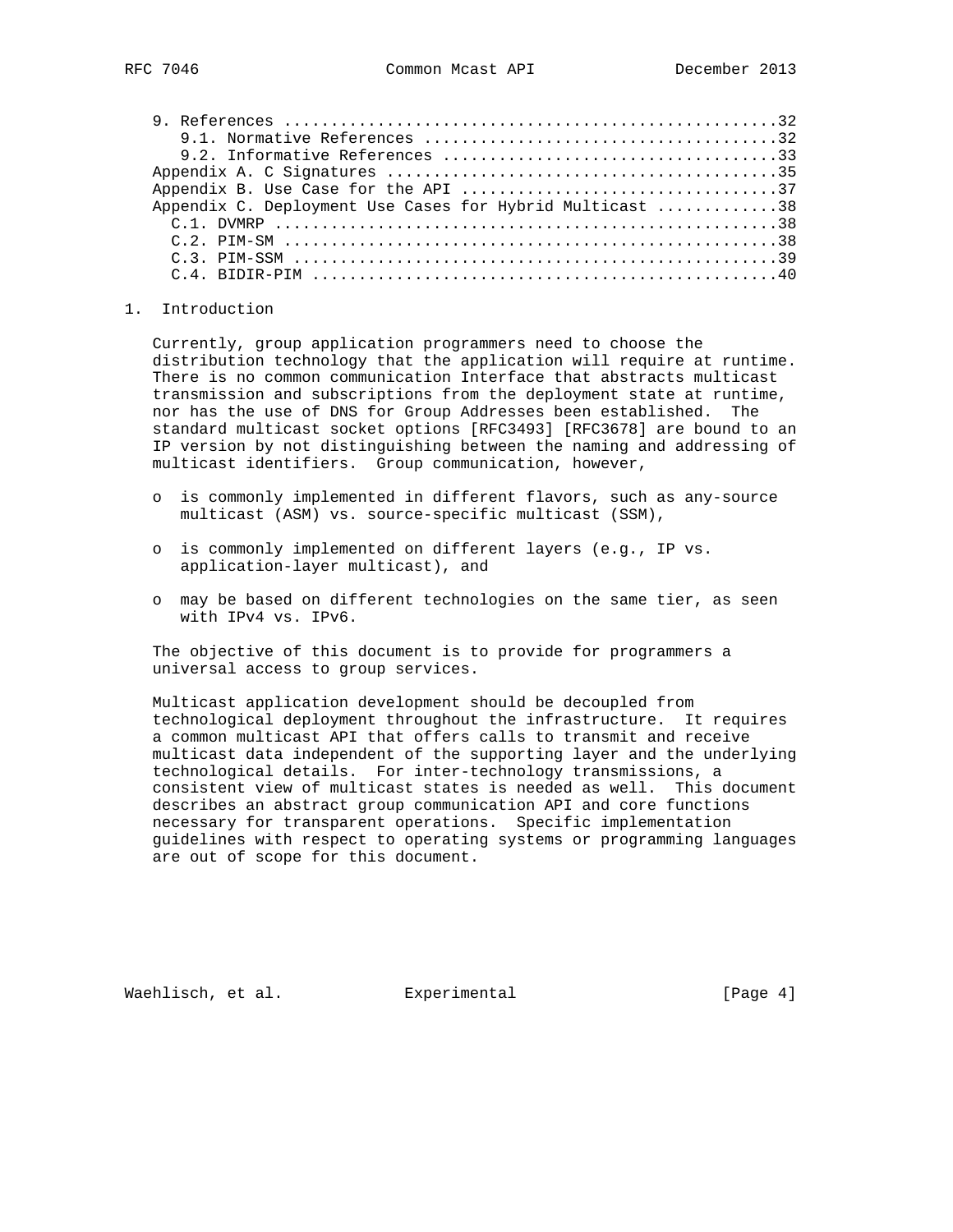In contrast to the standard multicast socket Interface, the API introduced in this document abstracts naming from addressing. Using a multicast address in the current socket API predefines the corresponding routing layer. In this specification, the multicast name used for joining a group denotes an application-layer data stream that is identified by a multicast URI, independent of its binding to a specific distribution technology. Such a Group Name can be mapped to variable routing identifiers.

The aim of this common API is twofold:

- o Enable any application programmer to implement group-oriented data communication independent of the underlying delivery mechanisms. In particular, allow for a late binding of group applications to multicast technologies that makes applications efficient but robust with respect to deployment aspects.
- o Allow for flexible namespace support in group addressing and thereby separate naming and addressing (or routing) schemes from the application design. This abstraction not only decouples programs from specific aspects of underlying protocols but may open application design to extend to specifically flavored group services.

 Multicast technologies may be of various peer-to-peer kinds, IPv4 or IPv6 network-layer multicast, or implemented by some other application service. Corresponding namespaces may be IP addresses or DNS naming, overlay hashes, or other application-layer group identifiers like <sip:\*@peanuts.org>, but they can also be names independently defined by the applications. Common namespaces are introduced later in this document but follow an open concept suitable for further extensions.

 This document also discusses mapping mechanisms between different namespaces and forwarding technologies and proposes expressions of defaults for an intended binding. Additionally, the multicast API provides internal Interfaces to access current multicast states at the host. Multiple multicast protocols may run in parallel on a single host. These protocols may interact to provide a gateway function that bridges data between different domains. The usage of this API at gateways operating between current multicast instances throughout the Internet is described as well. Finally, a report on an implementation of the programming Interface, including service middleware, is presented.

Waehlisch, et al. Experimental [Page 5]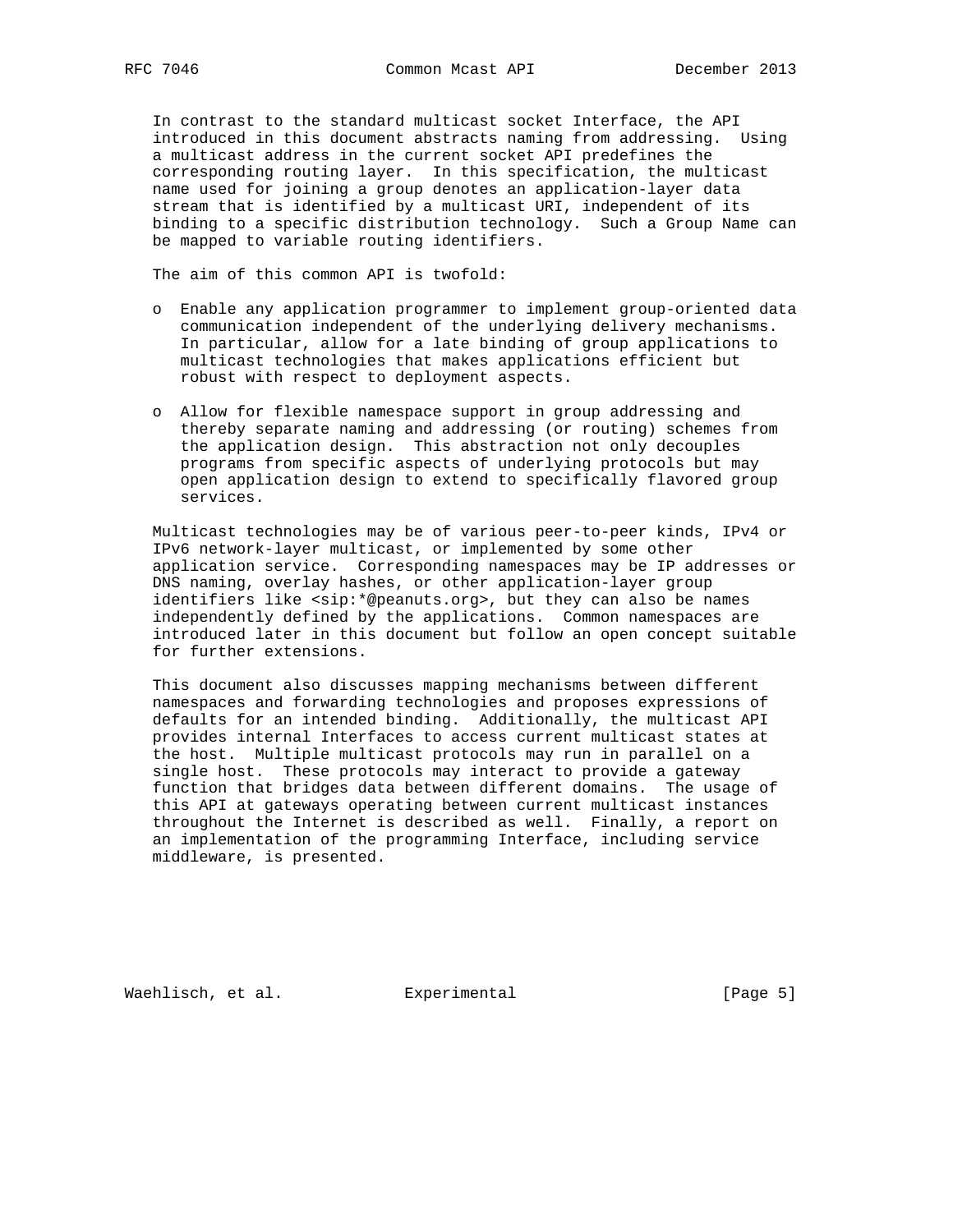This document represents the consensus of the SAM Research Group. It has been reviewed by the Research Group members active in the specific area of work. In addition, this document has been comprehensively reviewed by people who are not "in" the Research Group but are experts in the area.

## 1.1. Use Cases for the Common API

 The following generic use cases can be identified; these use cases require an abstract common API for multicast services:

- Application Programming Independent of Technologies: Application programmers are provided with group primitives that remain independent of multicast technologies and their deployment in target domains. Thus, for a given application, they can develop a program that will run in every deployment scenario. The use of Group Names in the form of abstract metadata types allows applications to remain namespace-agnostic in the sense that the resolution of namespaces and name-to-address mappings may be delegated to a system service at runtime. Complexity is thereby minimized, as developers need not care about how data is distributed in groups, while the system service can take advantage of extended information of the network environment as acquired at startup.
- Global Identification of Groups: Groups can be identified independent of technological instantiations and beyond deployment domains. Taking advantage of the abstract naming, an application can thus match data received from different Interface technologies (e.g., IPv4, IPv6, and overlays) to belong to the same group. This not only increases flexibility -- an application may, for instance, combine heterogeneous multipath streams -- but also simplifies the design and implementation of gateways.
- Uniform Access to Multicast Flavors: The URI naming scheme uniformly supports different flavors of group communication, such as any-source multicast and source-specific multicast, and selective broadcast, independent of their service instantiation. The traditional SSM model, for instance, can experience manifold support by directly mapping the multicast URI (i.e., "group@instantiation") to an (S,G) state on the IP layer, by first resolving S for a subsequent Group Address query, by transferring this process to any of the various source-specific overlay schemes, or by delegating to a plain replication server. The application programmer can invoke any of these underlying mechanisms with the same line of code.

Waehlisch, et al. Experimental [Page 6]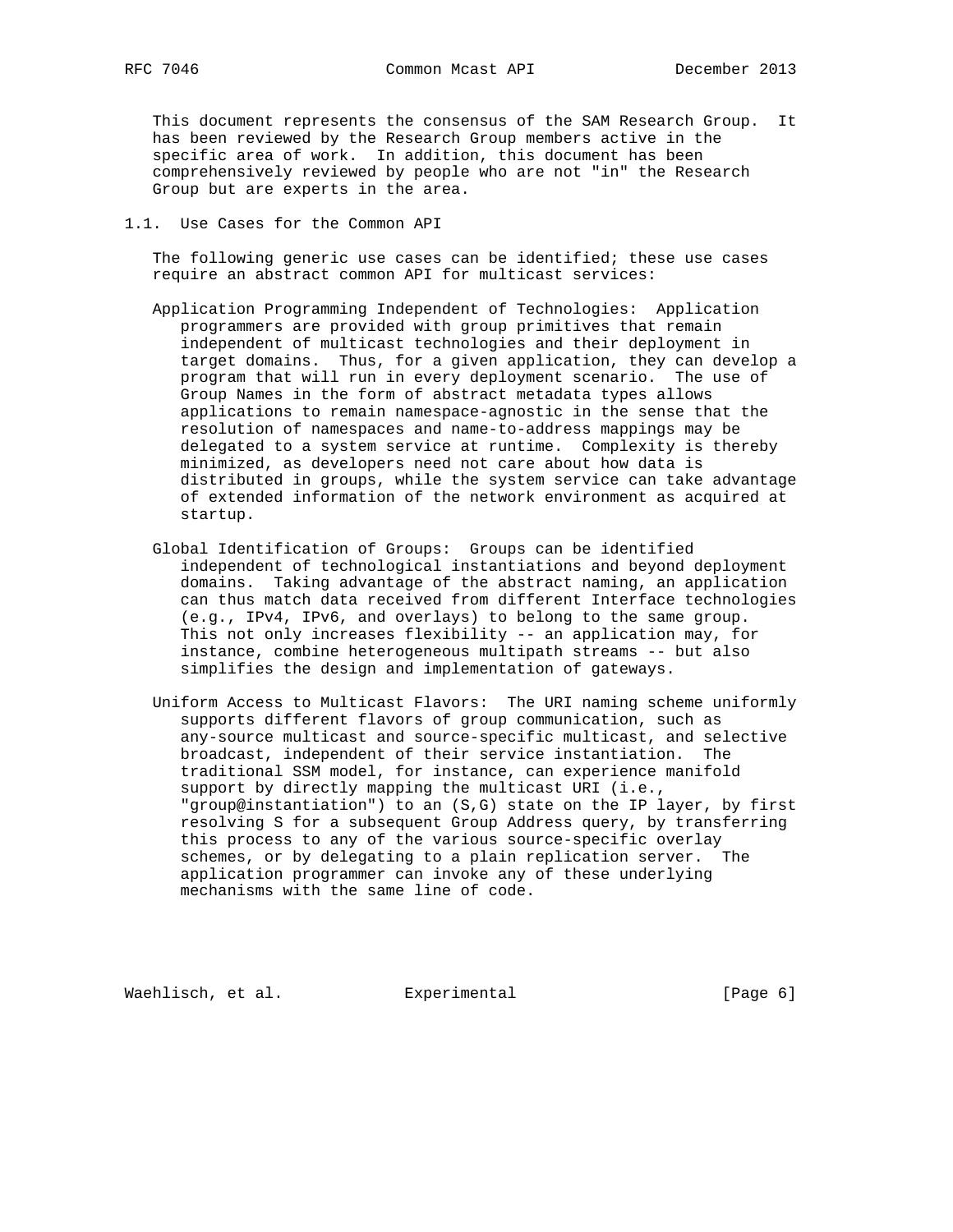- Simplified Service Deployment through Generic Gateways: The common multicast API allows for an implementation of abstract gateway functions with mappings to specific technologies residing at the system level. Generic gateways may provide a simple bridging service and facilitate an inter-domain deployment of multicast.
- Mobility-Agnostic Group Communication: Group naming and management as foreseen in the common multicast API remain independent of locators. Naturally, applications stay unaware of any mobility related address changes. Handover-initiated re-addressing is delegated to the mapping services at the system level and may be designed to smoothly interact with mobility management solutions provided at the network or transport layer (see [RFC5757] for mobility-related aspects).
- 1.2. Illustrative Examples
- 1.2.1. Support of Multiple Underlying Technologies

 On a very high level, the common multicast API provides the application programmer with one single Interface to manage multicast content independent of the technology underneath. Considering the following simple example in Figure 1, a multicast source S is connected via IPv4 and IPv6. It distributes one flow of multicast content (e.g., a movie). Receivers are connected via IPv4/v6 and Overlay Multicast (OM), respectively.



 Figure 1: Common Scenario: Source S Sends the Same Multicast Content via Different Technologies

 Using the current BSD socket API, the application programmer needs to decide on the IP technologies at coding time. Additional distribution techniques, such as overlay multicast, must be individually integrated into the application. For each technology, the application programmer needs to create a separate socket and

Waehlisch, et al. Experimental [Page 7]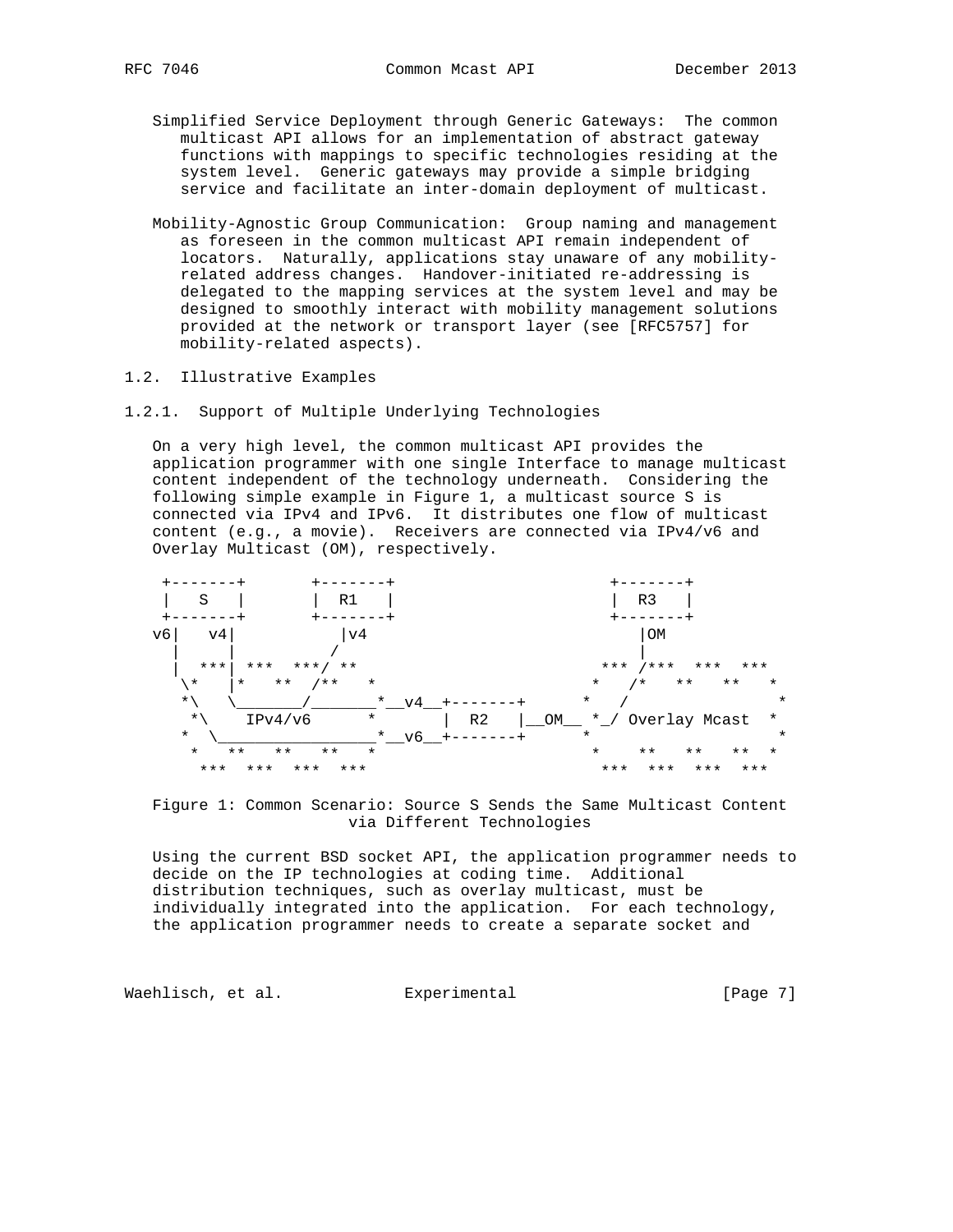initiate a dedicated join or send. As the current socket API does not distinguish between Group Name and Group Address, the content will be delivered multiple times to the same receiver (cf. R2). Whenever the source distributes content via a technology that is not supported by the receivers or its Internet Service Provider (cf. R3), a gateway is required. Gateway functions rely on a coherent view of the Multicast Group states.

 The common multicast API simplifies programming of multicast applications, as it abstracts content distribution from specific technologies. In addition to calls that implement the receiving and sending of multicast data, the API provides service calls to grant access to internal multicast states at the host. The API description provided in this document defines a minimal set of programming Interfaces to the system components at the host to operate group communication. It is left to specific implementations to provide additional convenience functions for programmers.

 The implementation of content distribution for the example shown in Figure 1 may then look like:

 //Initialize multicast socket MulticastSocket m = new MulticastSocket(); //Associate all available Interfaces m.addInterface(getInterfaces()); //Subscribe to Multicast Group m.join(URI("ham:opaque:news@cnn.com")); //Send to Multicast Group m.send(URI("ham:opaque:news@cnn.com"),message);

Send/receive example using the common multicast API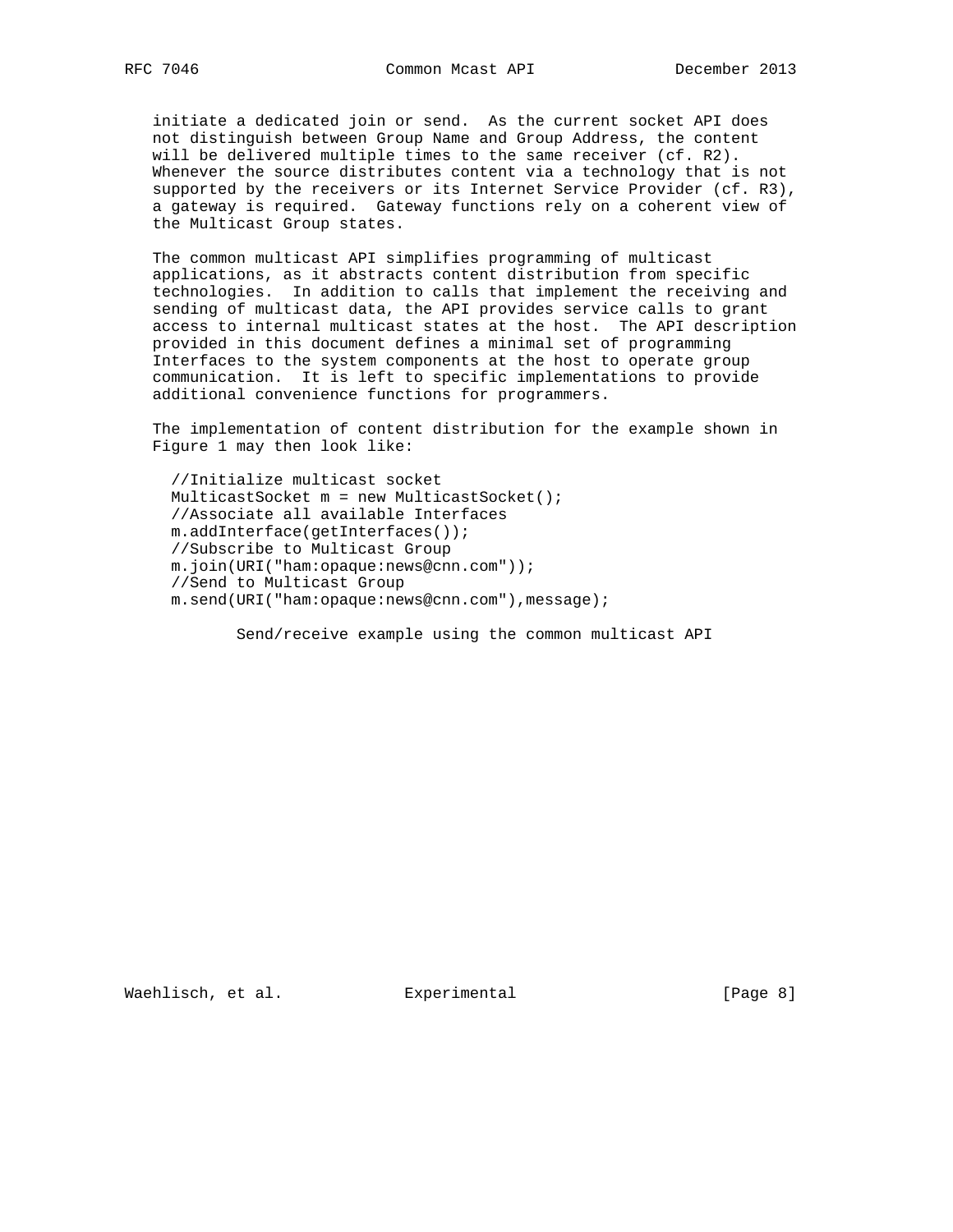The gateway function for R2 can be implemented by service calls that look like:

```
 //Initialize multicast socket
MulticastSocket m = new MulticastSocket();
//Check (a) host is designated multicast node for this Interface
// (b) receivers exist
for all this.getInterfaces() {
  if(designatedHost(this.interface) &&
       childrenSet(this.interface,
          URI("ham:opaque:news@cnn.com")) != NULL) {
    m.addInterface(this.interface);
 }
}
while(true) {
 m.send(URI("ham:opaque:news@cnn.com"),message);
}
```
Gateway example using the common multicast API

### 1.2.2. Support of Multi-Resolution Multicast

 Multi-resolution multicast adjusts the multicast stream to consider heterogeneous end devices. The multicast data (e.g., available by different compression levels) is typically announced using multiple multicast addresses that are unrelated to each other. Using the common API, multi-resolution multicast can be implemented transparently by an operator with the help of name-to-address mapping, or by systematic naming from a subscriber-centric perspective.

- Operator-Centric: An operator deploys a domain-specific mapping. In this case, any multicast receiver (e.g., mobile or DSL user) subscribes to the same multicast name, which will be resolved locally to different multicast addresses. In this case, each Group Address represents a different level of data quality.
- Subscriber-Centric: In a subscriber-centric example, the multicast receiver chooses the quality in advance, based on a predefined naming syntax. Consider a layered video stream "blockbuster" available at different qualities Q\_i, each of which consists of the base layer plus the sum of  $EL_j$ ,  $j \leq i$  enhancement layers. Each individual layer may then be accessible by a name "EL\_j.Q\_i.blockbuster", j <= i, while a specific quality aggregates the corresponding layers to "Q\_i.blockbuster", and the full-size movie may be just called "blockbuster".

Waehlisch, et al. Experimental [Page 9]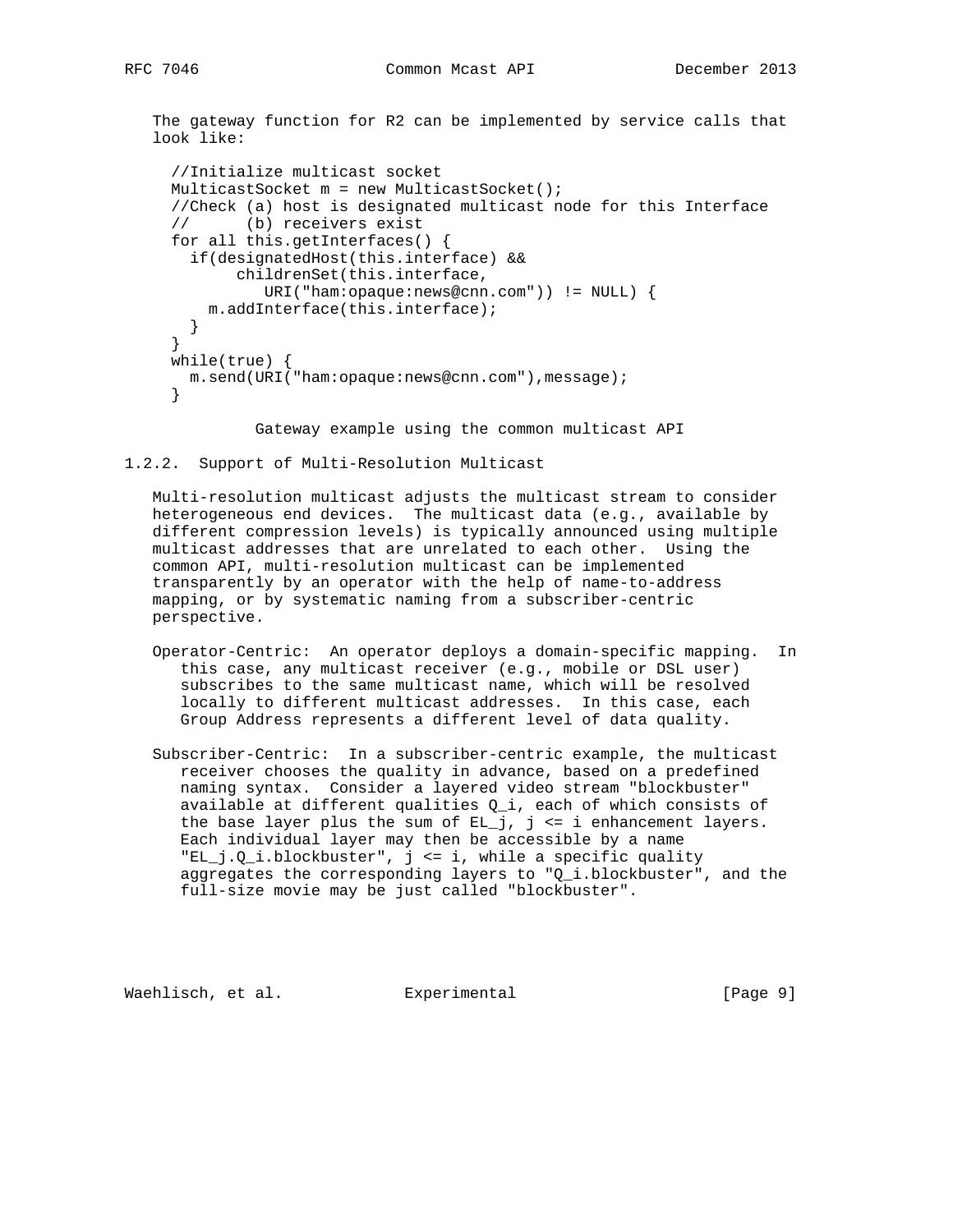2. Terminology

 This document uses the terminology as defined for the multicast protocols discussed in [RFC2710], [RFC3376], [RFC3810], [RFC4601], and [RFC4604]. In addition, the following terms will be used:

- Group Address: A Group Address is a routing identifier. It represents a technological specifier and thus reflects the distribution technology in use. Multicast packet forwarding is based on this address.
- Group Name: A Group Name is an application identifier used by applications to manage communication in a Multicast Group (e.g., join/leave and send/receive). The Group Name does not predefine any distribution technologies. Even if it syntactically corresponds to an address, it solely represents a logical identifier.
	- Multicast Namespace: A Multicast Namespace is a collection of designators (i.e., names or addresses) for groups that share a common syntax. Typical instances of namespaces are IPv4 or IPv6 multicast addresses, overlay group IDs, Group Names defined on the application layer (e.g., SIP or email), or some human-readable string.
	- Interface: An Interface is a forwarding instance of a distribution technology on a given node, for example, the IP Interface 192.168.1.1 at an IPv4 host, or an overlay routing Interface.
	- Multicast Domain: A Multicast Domain hosts nodes and routers of a common, single multicast forwarding technology and is bound to a single namespace.
	- Inter-domain Multicast Gateway (IMG): An IMG is an entity that interconnects different Multicast Domains. Its objective is to forward data between these domains, e.g., between an IP layer and overlay multicast.
- 3. Overview
- 3.1. Objectives and Reference Scenarios

 The default use case addressed in this document targets applications that participate in a group by using some common identifier taken from some common namespace. This Group Name is typically learned at runtime from user interaction, such as the selection of an IPTV channel, or from dynamic session negotiations as used with the Session Initiation Protocol (SIP) [RFC3261] or Peer-to-Peer SIP

Waehlisch, et al. Experimental [Page 10]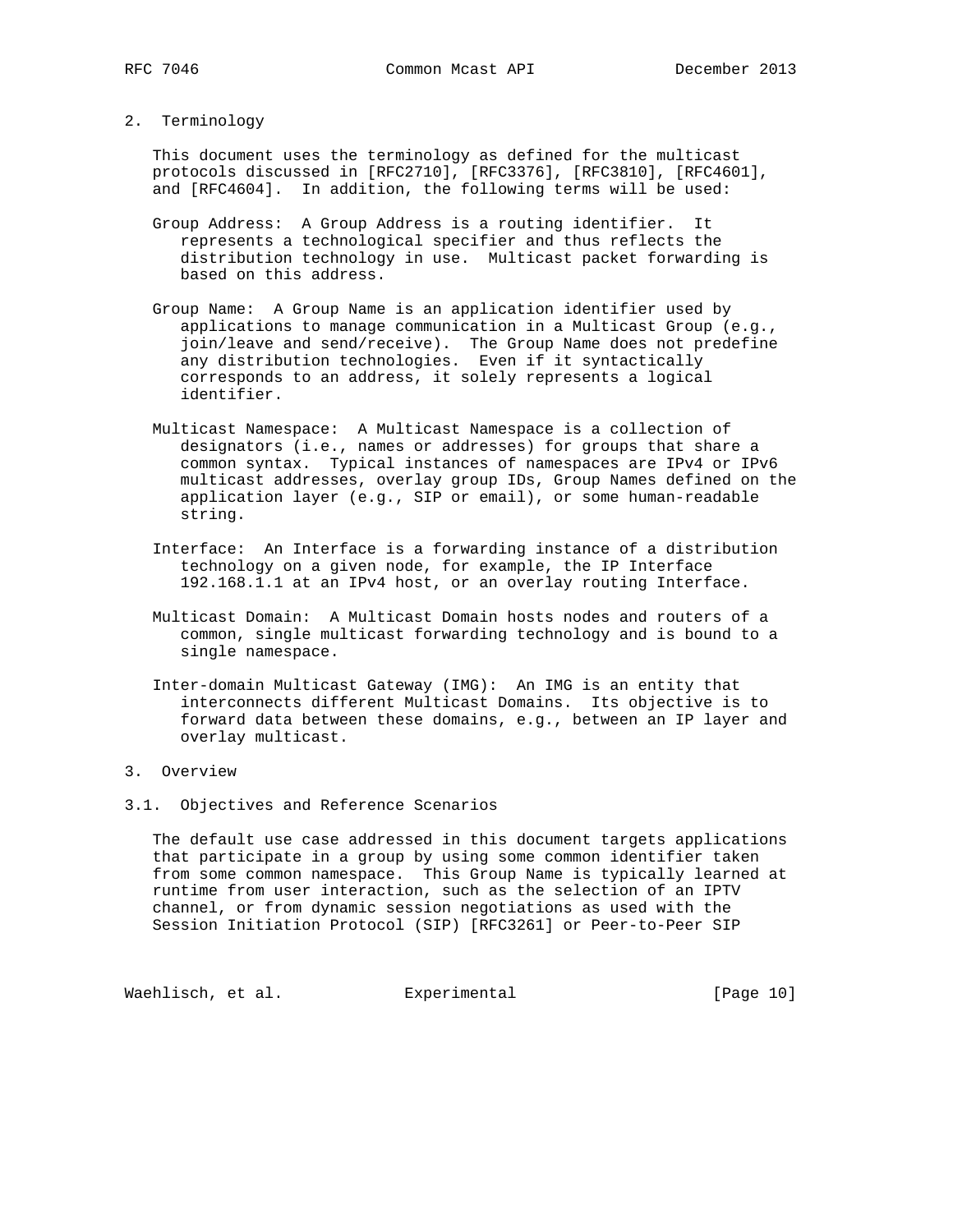(P2PSIP) [SIP-RELOAD], but may as well have been predefined for an application as a common Group Name. Technology-specific system functions then transparently map the Group Name to Group Addresses such that

- o programmers can process Group Names in their programs without the need to consider technological mappings that relate to designated deployments in target domains;
- o applications can identify packets that belong to a logically named group, independent of the Interface technology used for sending and receiving packets; this shall also hold true for multicast gateways.

 This document considers two reference scenarios that cover the following hybrid deployment cases displayed in Figure 2:

- 1. Multicast Domains running the same multicast technology but remaining isolated, possibly only connected by network-layer unicast.
- 2. Multicast Domains running different multicast technologies but hosting nodes that are members of the same Multicast Group.

Waehlisch, et al. Experimental [Page 11]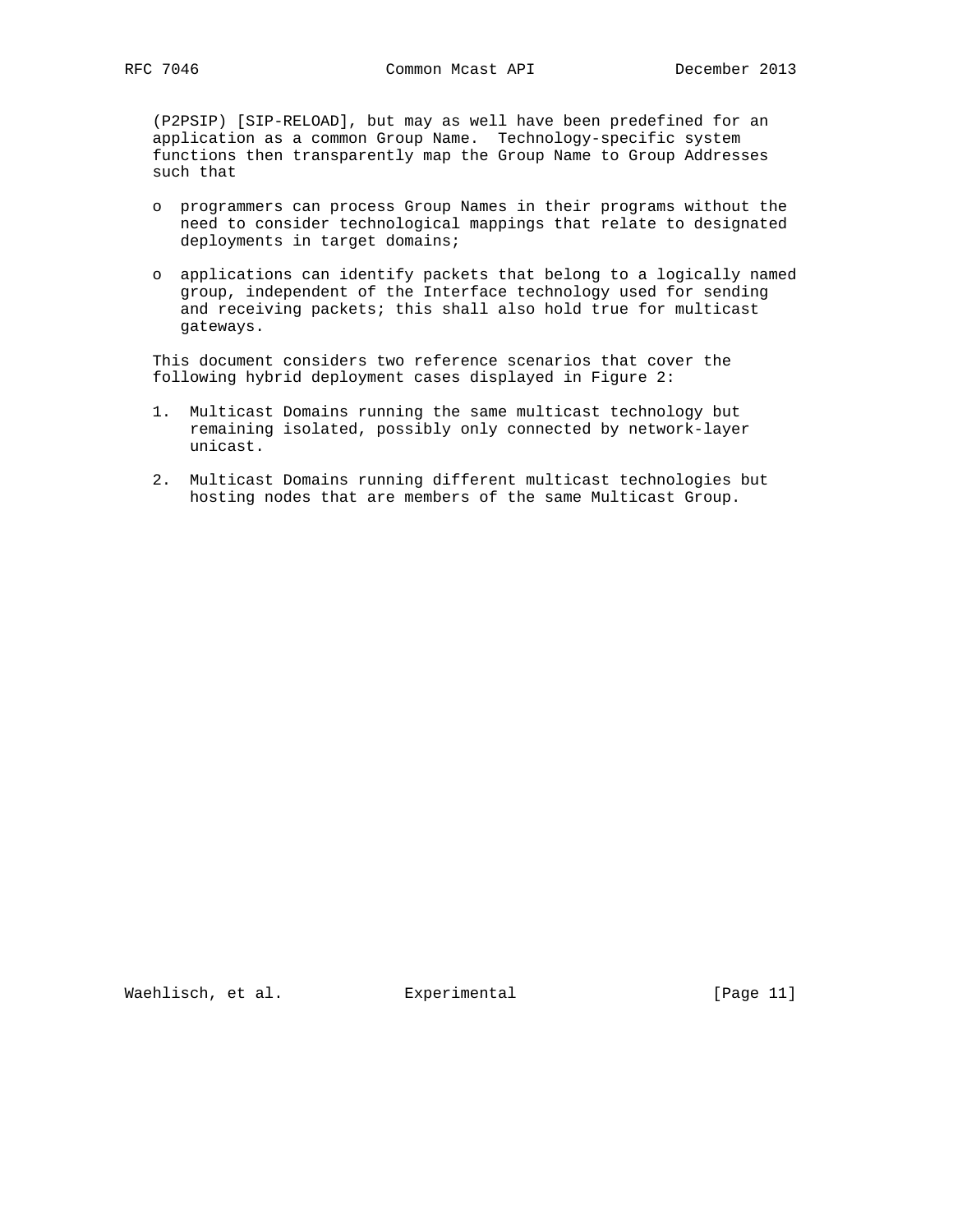

 Figure 2: Reference Scenarios for Hybrid Multicast, Interconnecting Group Members from Isolated Homogeneous and Heterogeneous Domains

3.2. Group Communication API and Protocol Stack

 The group communication API abstracts the socket concept and consists of four parts. Two parts combine the essential communication functions, while the remaining two offer optional extensions for enhanced monitoring and management:

 Group Management Calls: provide the minimal API to instantiate an abstract multicast socket and manage group membership;

 Send/Receive Calls: provide the minimal API to send and receive multicast data in a technology-transparent fashion;

 Socket Options: provide extension calls for an explicit configuration of the multicast socket, such as setting hop limits or associated Interfaces;

 Service Calls: provide extension calls that grant access to internal multicast states of an Interface, such as the Multicast Groups under subscription or the multicast forwarding information base.

Waehlisch, et al. Experimental [Page 12]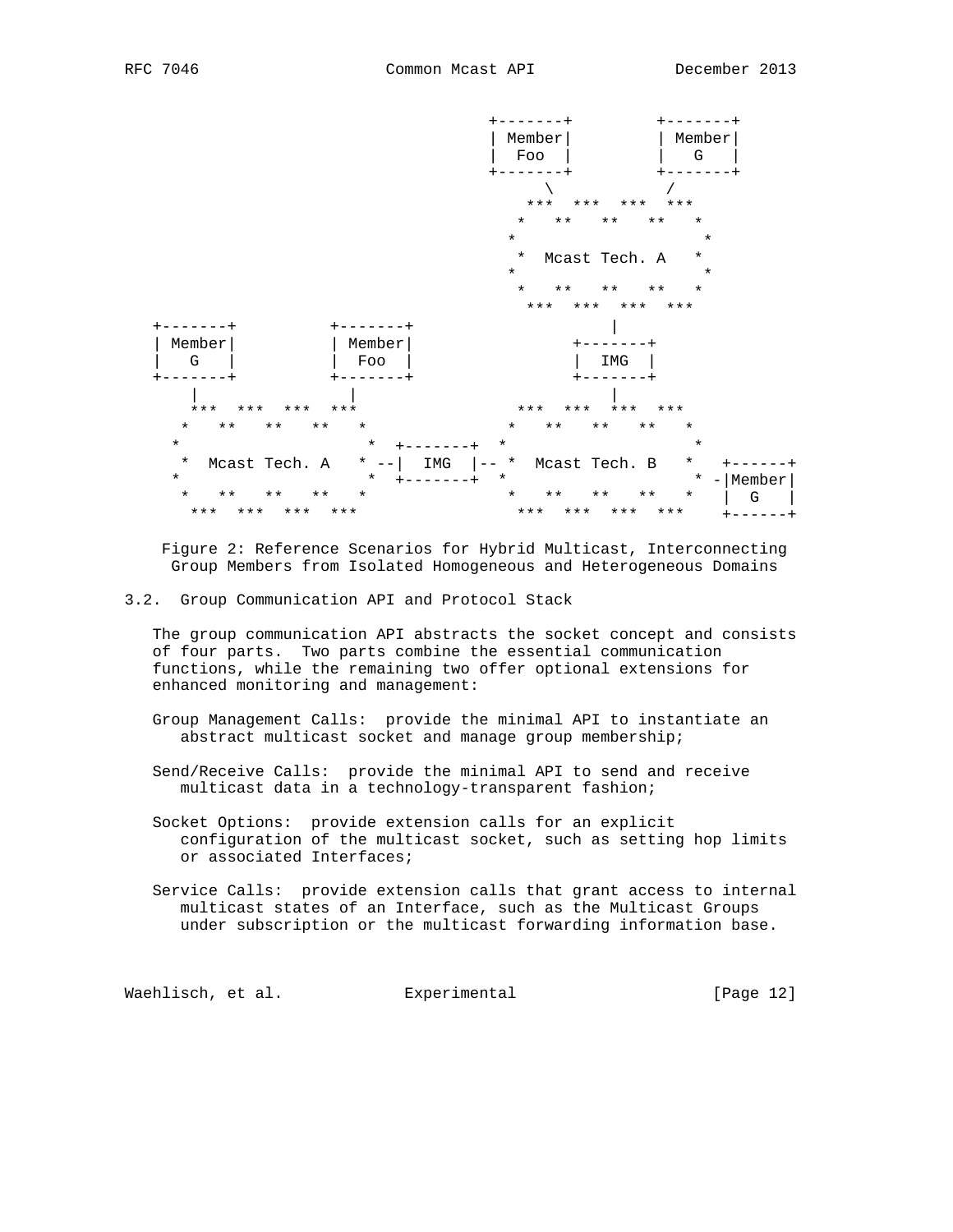Multicast applications that use the common API require assistance from a group communication stack. This protocol stack serves two needs:

- o It provides system-level support to transfer the abstract functions of the common API, including namespace support, into protocol operations at Interfaces.
- o It provides group communication services across different multicast technologies at the local host.

 A general initiation of a multicast communication in this setting proceeds as follows:

- 1. An application opens an abstract multicast socket.
- 2. The application subscribes to / leaves / (de)registers a group using a Group Name.
- 3. An intrinsic function of the stack maps the logical group ID (Group Name) to a technical group ID (Group Address). This function may make use of deployment-specific knowledge, such as available technologies and Group Address management in its domain.
- 4. Packet distribution proceeds to and from one or several multicast-enabled Interfaces.

 The abstract multicast socket represents a group communication channel composed of one or multiple Interfaces. A socket may be created without explicit Interface association by the application, which leaves the choice of the underlying forwarding technology to the group communication stack. However, an application may also bind the socket to one or multiple dedicated Interfaces and therefore predefine the forwarding technology and the Multicast Namespace(s) of the Group Address(es).

 Applications are not required to maintain mapping states for Group Addresses. The group communication stack accounts for the mapping of the Group Name to the Group Address(es) and vice versa. Multicast data passed to the application will be augmented by the corresponding Group Name. Multiple multicast subscriptions thus can be conducted on a single multicast socket without the need for Group Name encoding on the application side.

Waehlisch, et al. Experimental [Page 13]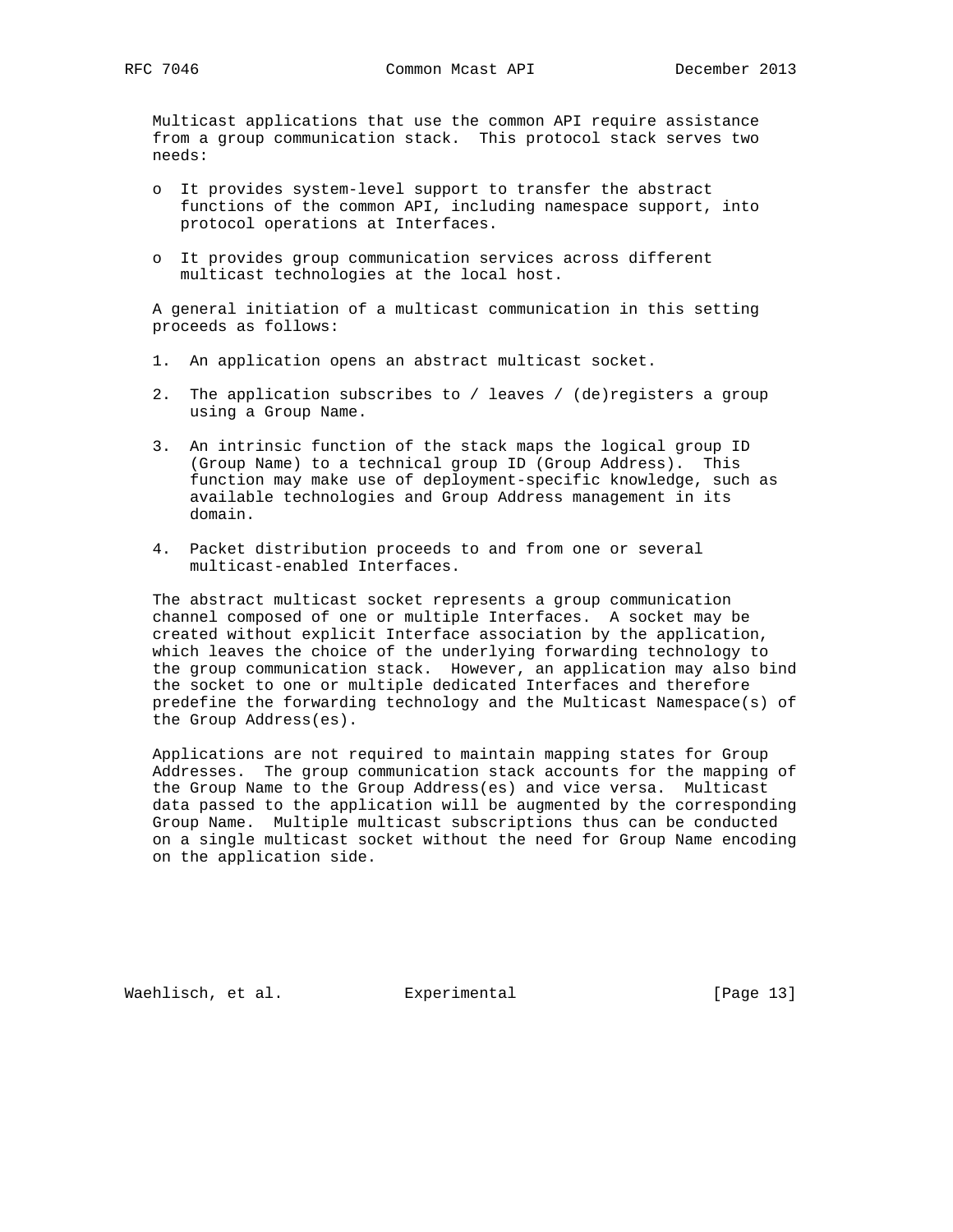Hosts may support several multicast protocols. The group communication stack discovers available multicast-enabled Interfaces. It provides a minimal hybrid function that bridges data between different Interfaces and Multicast Domains. The details of service discovery are out of scope for this document.

 The extended multicast functions can be implemented by middleware, as conceptually presented in Figure 3.



 Figure 3: Architecture of a Group Communication Stack with Middleware Offering Uniform Access to Multicast in Underlay and Overlay

3.3. Naming and Addressing

 Applications use Group Names to identify groups. Names can uniquely determine a group in a global communication context and hide technological deployment for data distribution from the application. In contrast, multicast forwarding operates on Group Addresses. Even though both identifiers may be symbolically identical, they carry different meanings. They may also belong to different Multicast Namespaces. The namespace of a Group Address reflects a routing technology, while the namespace of a Group Name represents the context in which the application operates.

 URIs [RFC3986] are a common way to represent namespace-specific identifiers in applications in the form of an abstract metadata type. Throughout this document, all Group Names follow a URI notation using the syntax defined in Section 4.2. Examples are ham:ip:224.1.2.3:5000 for a canonical IPv4 ASM group at UDP port 5000 and ham:sip:news@cnn.com for application-specific naming with service instantiator and default port selection.

Waehlisch, et al. Experimental [Page 14]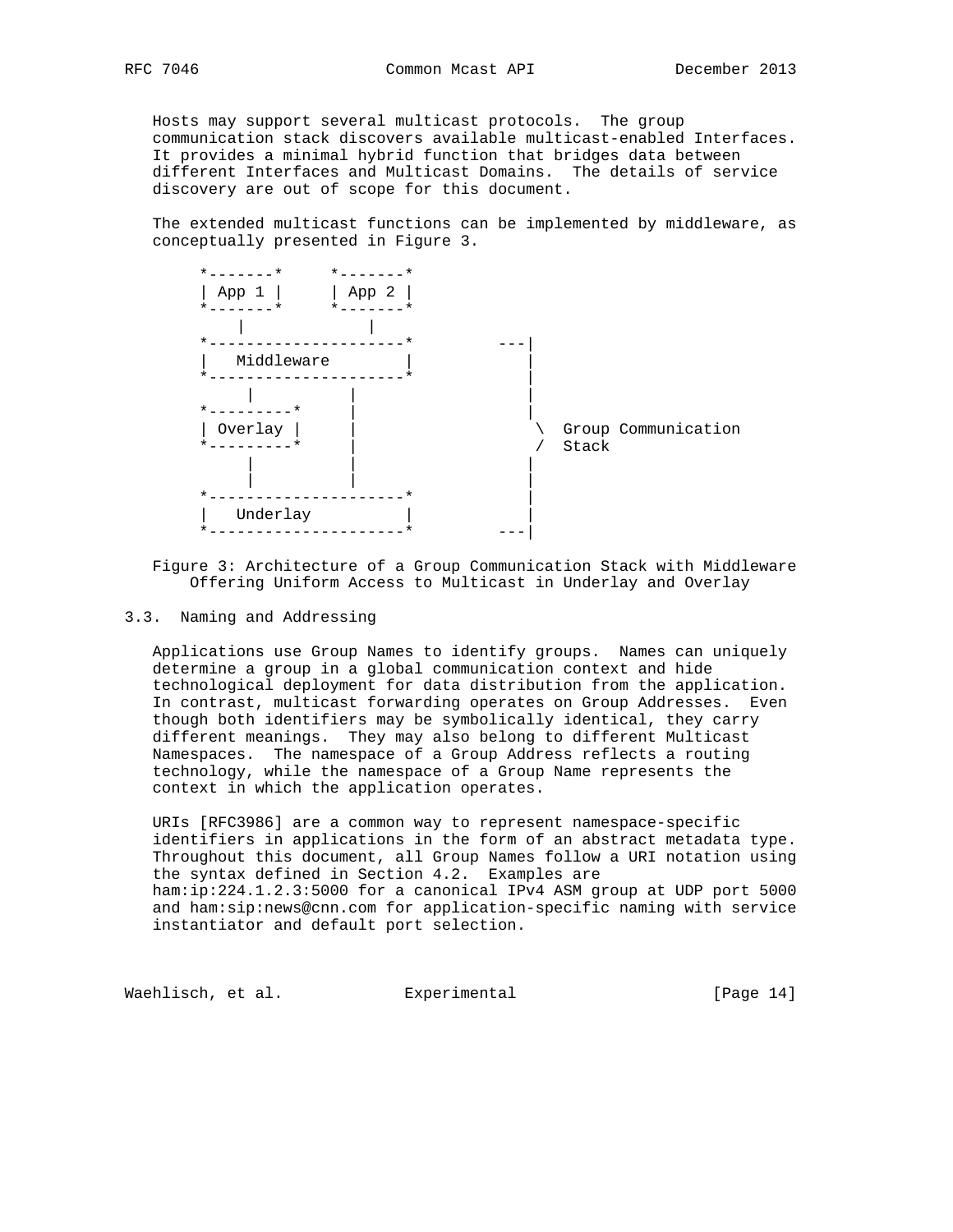An implementation of the group communication stack can provide convenience functions that detect the namespace of a Group Name or further optimize service instantiation. In practice, such a library would provide support for high-level data types to the application, similar to some versions of the current socket API (e.g., InetAddress in Java). Using this data type could implicitly determine the namespace. The details of automatic namespace identification or service handling are out of scope for this document.

## 3.4. Namespaces

 Namespace identifiers in URIs are placed in the scheme element and characterize syntax and semantics of the group identifier. They enable the use of convenience functions and high-level data types while processing URIs. When used in names, they may indicate an application context or may facilitate a default mapping and a recovery of names from addresses. When used in addresses, they characterize the group identifier's type.

 In compliance with the URI concept, namespace schemes can be added. Examples of schemes are generic (see Section 4.2.3) or inherited from applications (see Section 4.2.4).

3.5. Name-to-Address Mapping

 The multicast communication paradigm requires all group members to subscribe to the same Group Name, taken from a common Multicast Namespace, and to thereby identify the group in a technology-agnostic way. Following this common API, a sender correspondingly registers a Group Name prior to transmission.

 At communication end points, Group Names require a mapping to Group Addresses prior to service instantiation at the Interfaces of the end points. Similarly, a mapping is needed at gateways to consistently translate between Group Addresses from different namespaces. Two requirements need to be met by a mapping function that translates between Multicast Names and Addresses:

- a. For a given Group Name, identify an Address that is appropriate for a local distribution instance.
- b. For a given Group Address, invert the mapping to recover the Group Name.

 In general, mappings can be complex and do not need to be invertible. A mapping can be realized by embedding smaller namespaces into larger namespaces or selecting an arbitrary, unused ID in a smaller target namespace. For example, it is not obvious how to map a large

Waehlisch, et al. Experimental [Page 15]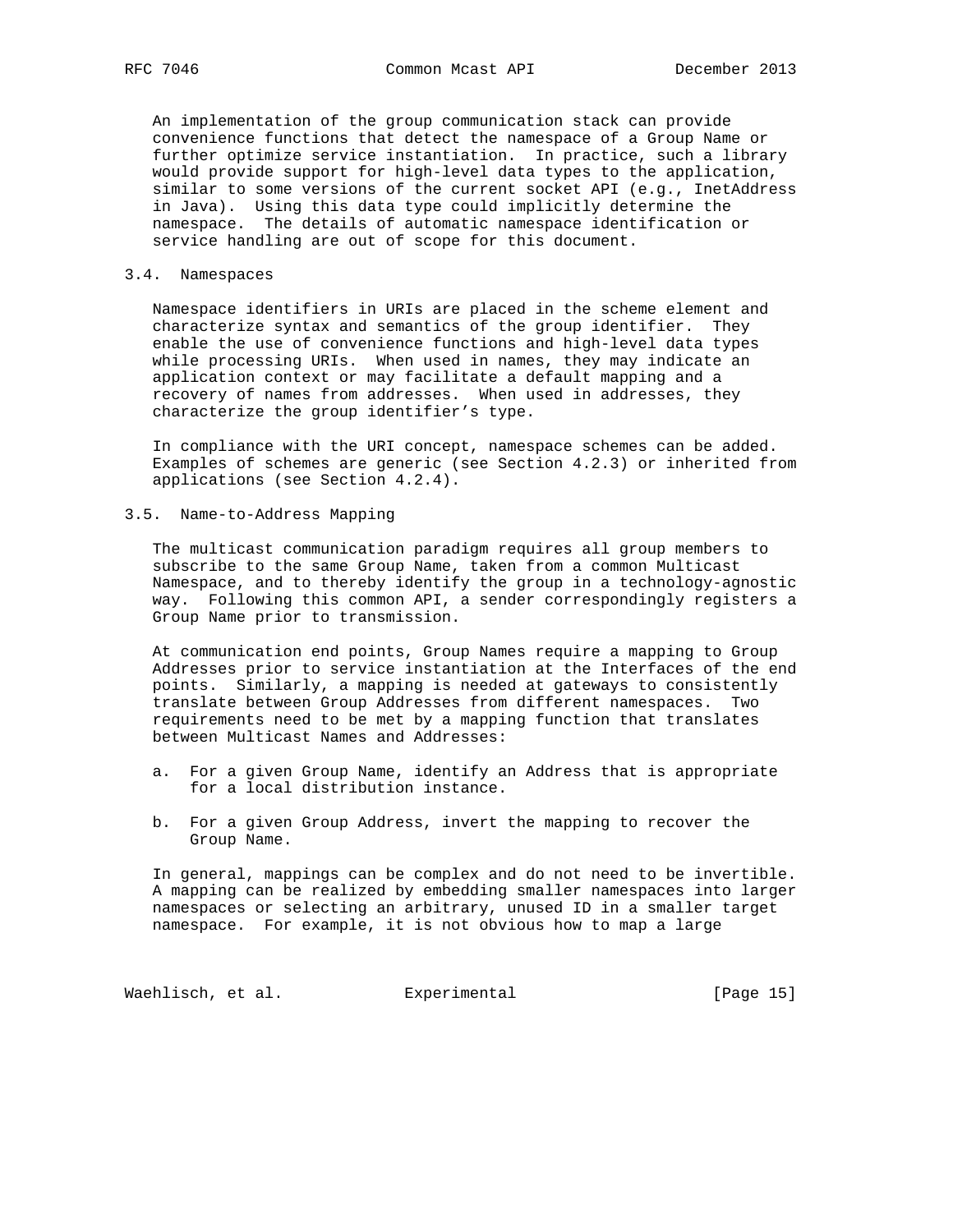identifier space (e.g., IPv6) to a smaller, collision-prone set like IPv4 (see [MCAST-v4v6-FRAMEWORK], [MCAST-v4v6], and [RFC6219]). Mapping functions can be stateless in some contexts but may require states in others. The application of such functions depends on the cardinality of the namespaces, the structure of address spaces, and possible address collisions. However, some namespaces facilitate a canonical, invertible transformation to default address spaces.

## 3.5.1. Canonical Mapping

 Some Multicast Namespaces defined in Section 3.4 can express a canonical default mapping. For example, ham:ip:224.1.2.3:5000 indicates the correspondence to 224.1.2.3 in the default IPv4 multicast address space at port 5000. This default mapping is bound to a technology and may not always be applicable, e.g., in the case of address collisions. Note that under canonical mapping, the multicast URI can be completely recovered from any data message received within this group.

3.5.2. Mapping at End Points

 Multicast listeners or senders require a name-to-address conversion for all technologies they actively run in a group. Even though a mapping applies to the local Multicast Domain only, end points may need to learn a valid Group Address from neighboring nodes, e.g., from a gateway in the collision-prone IPv4 domain. Once set, an end point will always be aware of the name-to-address correspondence and thus can autonomously invert the mapping.

### 3.5.3. Mapping at Inter-Domain Multicast Gateways

 Multicast data may arrive at an IMG via one technology and request that the gateway re-address packets for another distribution system. At initial arrival, the IMG may not have explicit knowledge of the corresponding Multicast Group Name. To perform a consistent mapping, the Group Name needs to be acquired. It may have been distributed at source registration or may have been learned from a neighboring node, the details of which are beyond the scope of this document.

3.6. A Note on Explicit Multicast (Xcast)

 In Explicit Multicast (Xcast) [RFC5058], the multicast source explicitly predefines the receivers. From a conceptual perspective, Xcast is an additional distribution technology (i.e., a new technology-specific Interface) for this API. Xcast requires aggregated knowledge of receivers that is available at the origin of

Waehlisch, et al. Experimental [Page 16]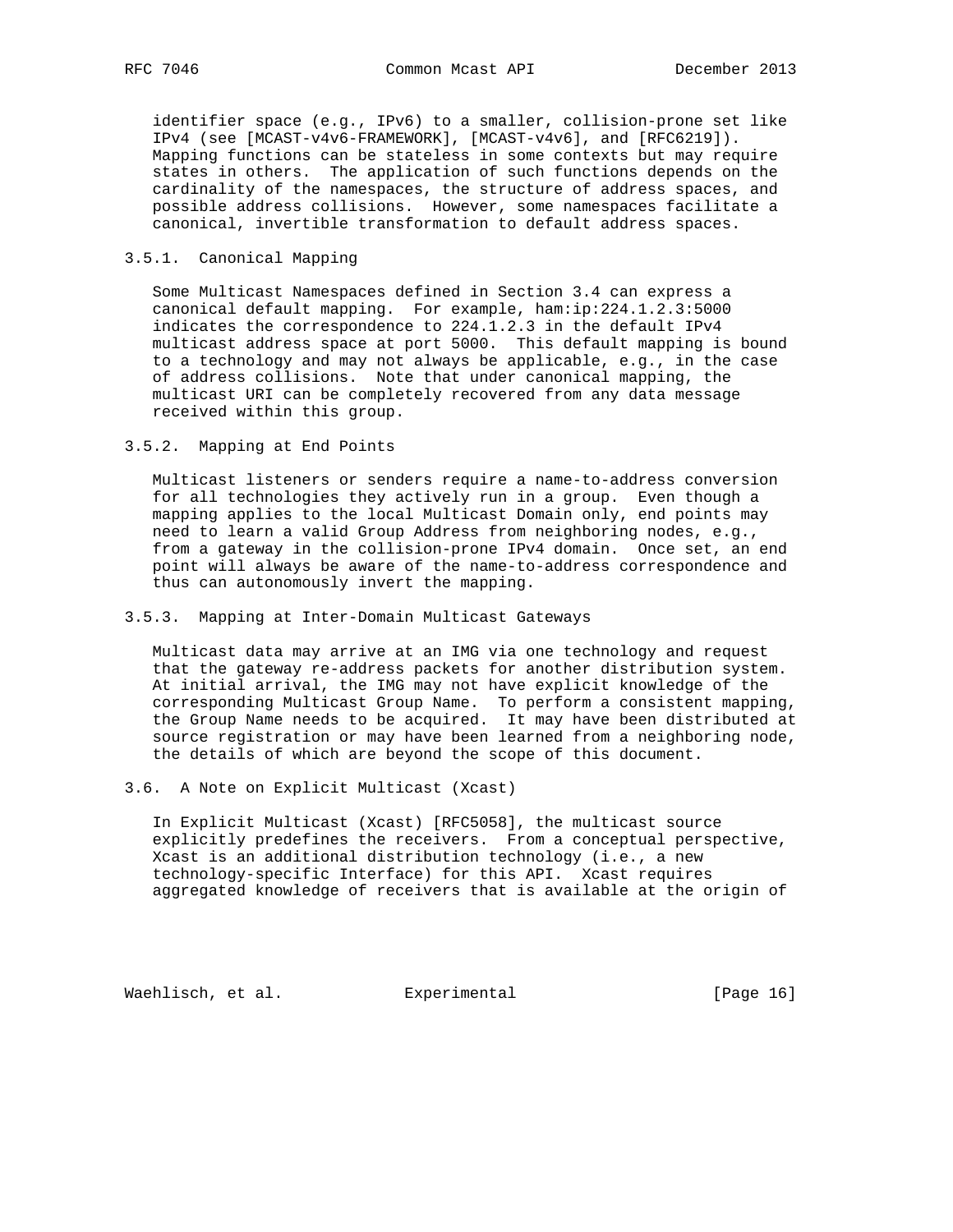the distribution tree. The instantiation part of the Group Name may refer to such a management instance and tree root, which can be the source or some co-located processor.

 An implementation of Xcast then requires a topology-dependent mapping of the Group Name to the set of subscribers. The defining details of this multi-destination mapping are out of scope for this document.

## 3.7. MTU Handling

 This API considers a multi-technology scenario in which different technologies may have different Maximum Transmission Unit (MTU) sizes. Even if the MTU size between two hosts has been determined, it may change over time, as initiated by either the network (e.g., path changes) or end hosts (e.g., Interface changes due to mobility).

 The design of this API is based on the objective of robust communication and easy application development. MTU handling and the implementation of fragmentation are thus guided by the following observations:

- Application: Application programmers need a simple way to transmit packets in a technology-agnostic fashion. For this, it is convenient at the time of coding to rely on a transparent maximum amount of data that can be sent in one message from a socket. A regular program flow should not be distracted by querying and changing MTU sizes. Technically, the configuration of the maximum message size used by the application programmer may change and disrupt communication when (a) Interfaces are added or excluded or (b) the path MTU changes during transmission and thus disables the corresponding Interfaces.
- Middleware: Middleware situated between application and technology Interfaces ensures a general packet-handling capability, which in turn prevents the application programmer from implementing fragmentation. A uniform maximum message size that cannot be changed during runtime shall be guaranteed by the group communication stack (e.g., middleware). Otherwise, this would conflict with a technology-agnostic application.
- Technology Interfaces: Fragmentation requirements depend on the technology in use. Hence, the (technology-bound) Interfaces need to cope with MTU sizes that may vary among Interfaces and along different paths.

Waehlisch, et al. Experimental [Page 17]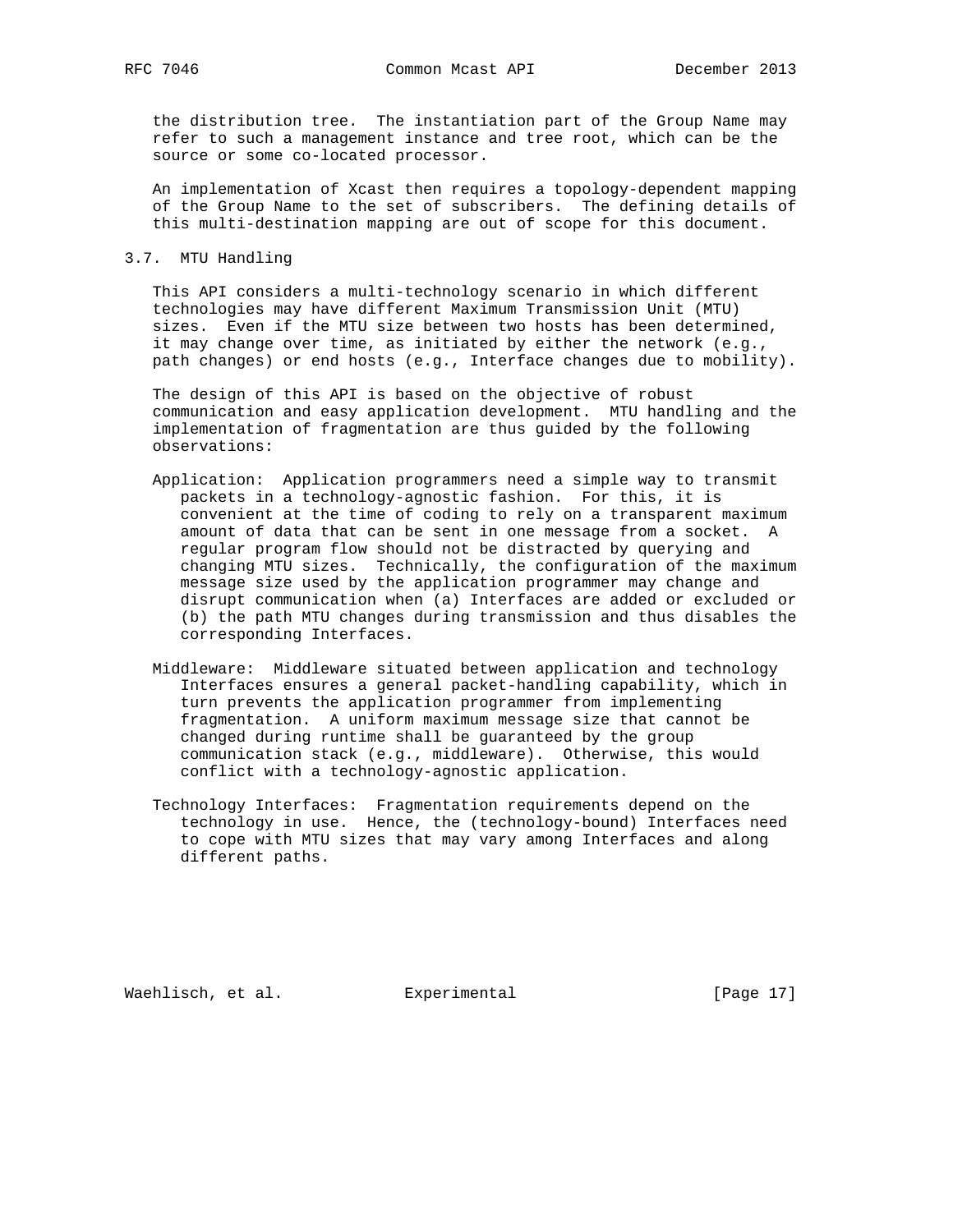The concept of this API also aims at guaranteeing a maximum message size for the application programmer, to thereby handle fragmentation at the Interface level, if needed. Nevertheless, the application programmer should be able to determine the technology-specific atomic message size to optimize data distribution, or for other reasons.

 The uniform maximum message size should take realistic values (e.g., following IP clients) to enable smooth and efficient services. A detailed selection scheme of MTU values is out of scope for this document.

- 4. Common Multicast API
- 4.1. Notation

 The following description of the common multicast API is expressed in pseudo-syntax. Variables that are passed to function calls are declared by "in", and return values are declared by "out". A list of elements is denoted by "<>". The pseudo-syntax assumes that lists include an attribute that represents the number of elements.

The corresponding C signatures are defined in Appendix A.

4.2. URI Scheme Definition

 Multicast Names and Multicast Addresses used in this API are represented by a URI scheme that is specified in the following subsections. A corresponding ham-URI denotes a multicast channel and may be dereferenced to retrieve data published to that channel.

4.2.1. Syntax

 The syntax of the multicast URI is specified using the Augmented Backus-Naur Form (ABNF) [RFC5234] and is defined as follows:

 ham-URI = ham-scheme ":" namespace ":" group [ "@" instantiation ] [ ":" port ] [ "/" sec-credentials ]

| ham-scheme                      | $=$ "ham" ; hybrid adaptive multicast             |
|---------------------------------|---------------------------------------------------|
| namespace                       | = ALPHA *( ALPHA / DIGIT / "+" / "-" / "." )      |
| group                           | $=$ "*" / 1*unreserved ; unreserved per [RFC3986] |
| instantiation                   | $= 1*$ unreserved ; unreserved per [RFC3986]      |
| port                            | $= 1*DiffIT$                                      |
| $sec-credentials = alg "i" val$ |                                                   |
| alq                             | $= 1*$ unreserved ; unreserved per [RFC3986]      |
| val                             | $= 1*$ unreserved ; unreserved per [RFC3986]      |

Waehlisch, et al. Experimental [Page 18]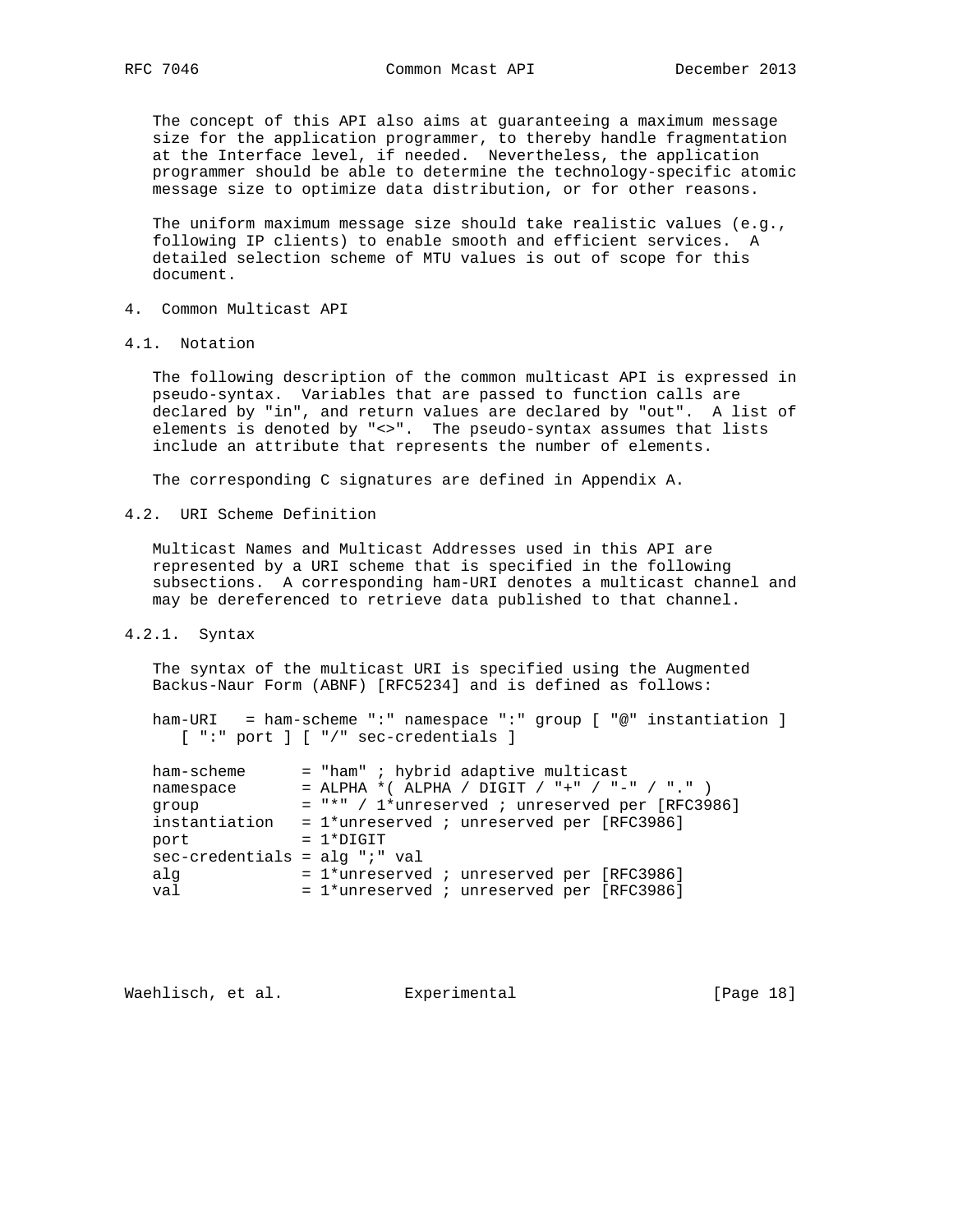Percent-encoding is applied to distinguish between reserved and unreserved assignments of the same character in the same ham-URI component (cf. [RFC3986]).

4.2.2. Semantic

The semantic of the different parts of the URI is defined as follows:

- ham-scheme: refers to the specification of the assigned identifier "ham".
- namespace: takes the role of the Multicast Namespace. It defines the syntax of the group and instantiation part of the ham-URI. A basic syntax for these elements is specified in Section 4.2.1. The namespace may further restrict the syntax of designators. Example namespaces are described in Sections 4.2.3 and 4.2.4.
- group: uniquely identifies the group within the Multicast Namespace given in the namespace. The literal "\*" represents all members of the Multicast Group.
- instantiation: identifies the entity that generates the instance of the group (e.g., a SIP domain or a source in SSM, a dedicated routing entity, or a named processor that accounts for the group communication), using syntax and semantics as defined by the namespace. This parameter is optional. Note that ambiguities (e.g., identical node addresses in multiple overlay instances) can be distinguished by ports.
- port: identifies a specific application at an instance of a group. This parameter is optional.
- sec-credentials: used to implement security mechanisms (e.g., to authorize Multicast Group access or authenticate multicast operations). This parameter is optional. "alg" represents the security algorithm in use. "val" represents the actual value for Authentication, Authorization, and Accounting (AAA). Note that security credentials may carry a distinct technical meaning w.r.t. AAA schemes and may differ between group members. Hence, the sec-credentials are not considered part of the Group Name.

Waehlisch, et al. Experimental [Page 19]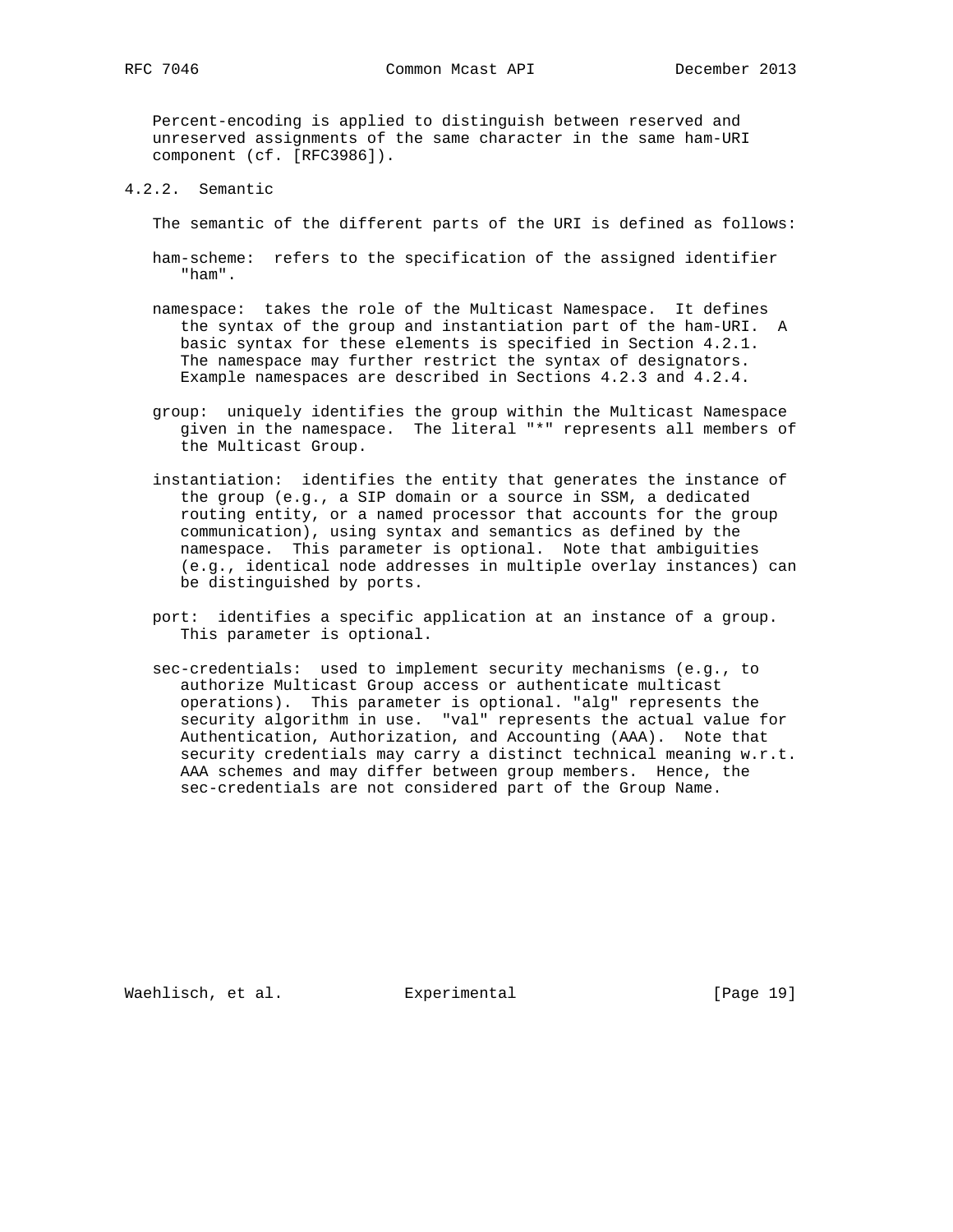# 4.2.3. Generic Namespaces

- IP: This namespace is comprised of regular IP node naming, i.e., DNS names and addresses taken from any version of the Internet Protocol. The syntax of the group and instantiation follows the "host" definition in [RFC3986], Section 3.2.2. A processor dealing with the IP namespace is required to determine the syntax (DNS name, IP address, version) of the group and instantiation expression.
- SHA-2: This namespace carries address strings compliant with SHA-2 hash digests. The syntax of the group and instantiation follows the "val" definition in [RFC6920], Section 3. A processor handling those strings is required to determine the length of the expressions and passes appropriate values directly to a corresponding overlay.
- Opaque: This namespace transparently carries strings without further syntactical information, meanings, or associated resolution mechanisms. The corresponding syntax for the group and instantiation part of the ham-URI is defined in Section 4.2.1.
- 4.2.4. Application-Centric Namespaces
	- SIP: The SIP namespace is an example of an application-layer scheme that bears inherent group functions (conferencing). SIP conference URIs may be directly exchanged and interpreted at the application, and mapped to Group Addresses at the system level to generate a corresponding Multicast Group. The syntax of the group and instantiation is represented by the "userinfo" component [RFC3261], Section 25.1.
	- RELOAD: This namespace covers address strings that are valid in a REsource LOcation And Discovery [RELOAD] overlay network. A processor handling those strings may pass these values directly to a corresponding overlay that may manage multicast distribution according to [RFC7019].

#### 4.2.5. Future Namespaces

 The concept of the common multicast API allows for any namespace that complies with the superset syntax defined in Section 4.2.1. This document specifies a basic set of Multicast Namespaces in Sections 4.2.3 and 4.2.4. If additional namespaces are needed in the future, a registry for those namespaces should be created and should be defined in a future document. All namespaces defined in such a document should then also be assigned to the registry.

Waehlisch, et al. Experimental [Page 20]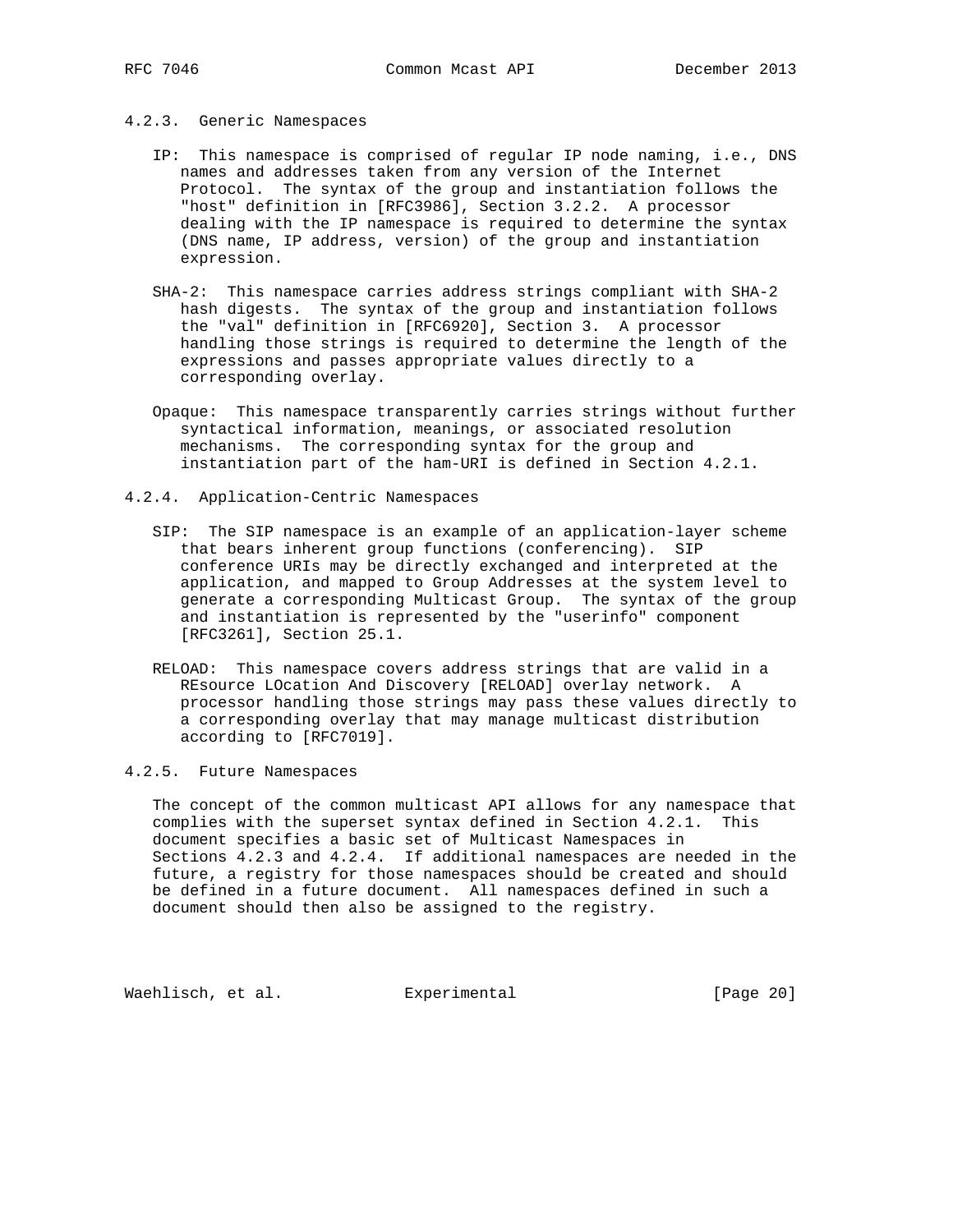4.3. Additional Abstract Data Types

# 4.3.1. Interface

 The Interface denotes the layer and instance on which the corresponding call takes effect. In agreement with [RFC3493], we identify an Interface by an identifier, which is a positive integer starting at 1.

 Properties of an Interface are stored in the following data structure:

```
 struct ifProp {
UnsignedInt if_index; /* 1, 2, ... */
String *ifName; /* "eth0", "eth1:1", "lo", ... */
String *ifAddr; /* "1.2.3.4", "abc123", ... */
       String *ifTech; /* "ip", "overlay", ... */
     };
```
 The following function retrieves all available Interfaces from the system:

getInterfaces(out Interface <ifs>);

 It extends the functions for Interface identification as defined in [RFC3493], Section 4 and can be implemented by:

struct ifProp(out IfProp <ifsProps>);

# 4.3.2. Membership Events

 A membership event is triggered by a multicast state change that is observed by the current node. It is related to a specific Group Name and may be receiver or source oriented.

| eventType |                  |
|-----------|------------------|
|           | ioinEvent;       |
|           | leaveEvent;      |
|           | newSourceEvent;  |
|           |                  |
| event     |                  |
|           | EventType event; |
|           | Uri groupName;   |
|           | Interface if;    |
|           |                  |

Waehlisch, et al. Experimental [Page 21]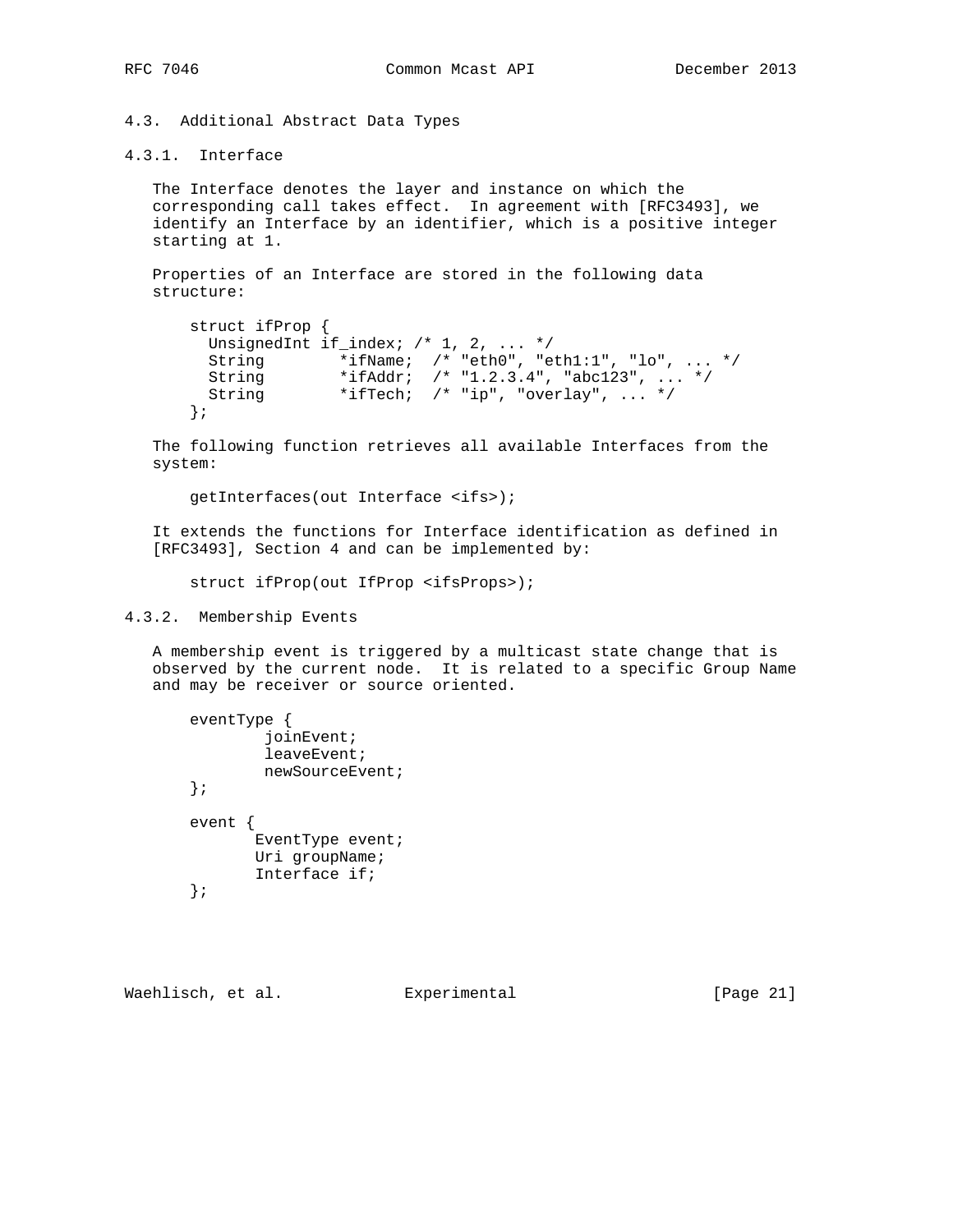An event will be created by the group communication stack and passed to applications that have registered for events.

4.4. Group Management Calls

4.4.1. Create

 The create call initiates a multicast socket and provides the application programmer with a corresponding handle. If no Interfaces will be assigned based on the call, the default Interface will be selected and associated with the socket. The call returns an error code in the case of failures, e.g., due to non-operational communication middleware.

 createMSocket(in Interface <ifs>, out Socket s);

 The ifs argument denotes a list of Interfaces (if\_indexes) that will be associated with the multicast socket. This parameter is optional.

 On success, a multicast socket identifier is returned; otherwise, it is NULL.

4.4.2. Delete

The delete call removes the multicast socket.

deleteMSocket(in Socket s, out Int error);

The s argument identifies the multicast socket for destruction.

On success, the out parameter error is 0; otherwise, -1 is returned.

4.4.3. Join

 The join call initiates a subscription for the given Group Name. Depending on the Interfaces that are associated with the socket, this may result in an IGMP / Multicast Listener Discovery (MLD) report or overlay subscription, for example.

join(in Socket s, in Uri groupName, out Int error);

The s argument identifies the multicast socket.

The groupName argument identifies the group.

On success, the out parameter error is 0; otherwise, -1 is returned.

Waehlisch, et al. Experimental [Page 22]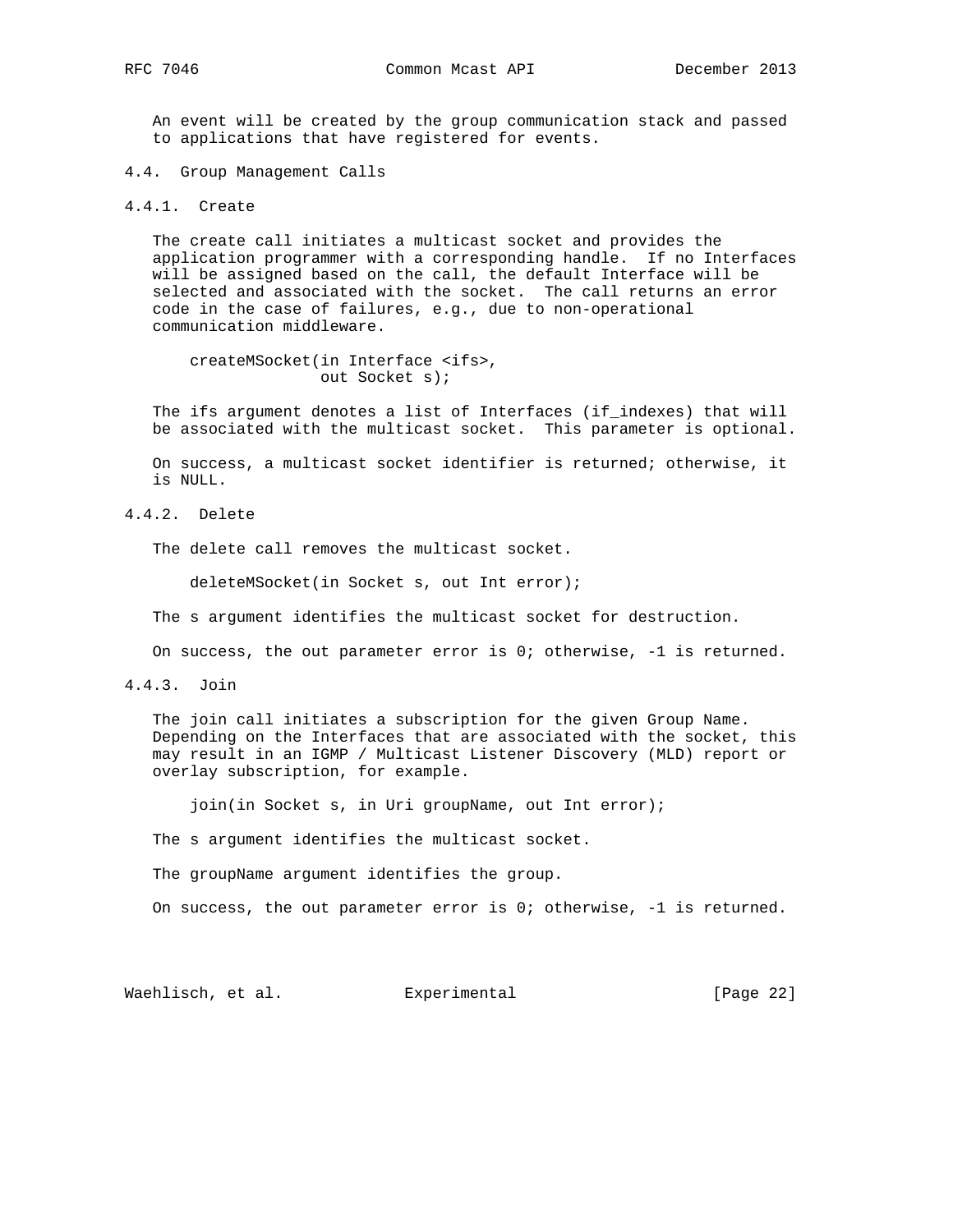4.4.4. Leave

The leave call results in an unsubscription for the given Group Name.

leave(in Socket s, in Uri groupName, out Int error);

The s argument identifies the multicast socket.

The groupName argument identifies the group.

On success, the out parameter error is 0; otherwise, -1 is returned.

4.4.5. Source Register

 The srcRegister call registers a source for a group on all active Interfaces of the socket s. This call may assist group distribution in some technologies -- for example, the creation of sub-overlays - or may facilitate a name-to-address mapping. Likewise, it may remain without effect in some multicast technologies.

 srcRegister(in Socket s, in Uri groupName, out Interface <ifs>, out Int error);

The s argument identifies the multicast socket.

 The groupName argument identifies the Multicast Group to which a source intends to send data.

 The ifs argument points to the list of Interface indexes for which the source registration failed. A NULL pointer is returned if the list is empty. This parameter is optional.

 If source registration succeeded for all Interfaces associated with the socket, the out parameter error is 0; otherwise, -1 is returned.

4.4.6. Source Deregister

 The srcDeregister call indicates that a source no longer intends to send data to the Multicast Group. This call may remain without effect in some multicast technologies.

 srcDeregister(in Socket s, in Uri groupName, out Interface <ifs>, out Int error);

The s argument identifies the multicast socket.

 The groupName argument identifies the Multicast Group to which a source has stopped sending multicast data.

Waehlisch, et al. Experimental [Page 23]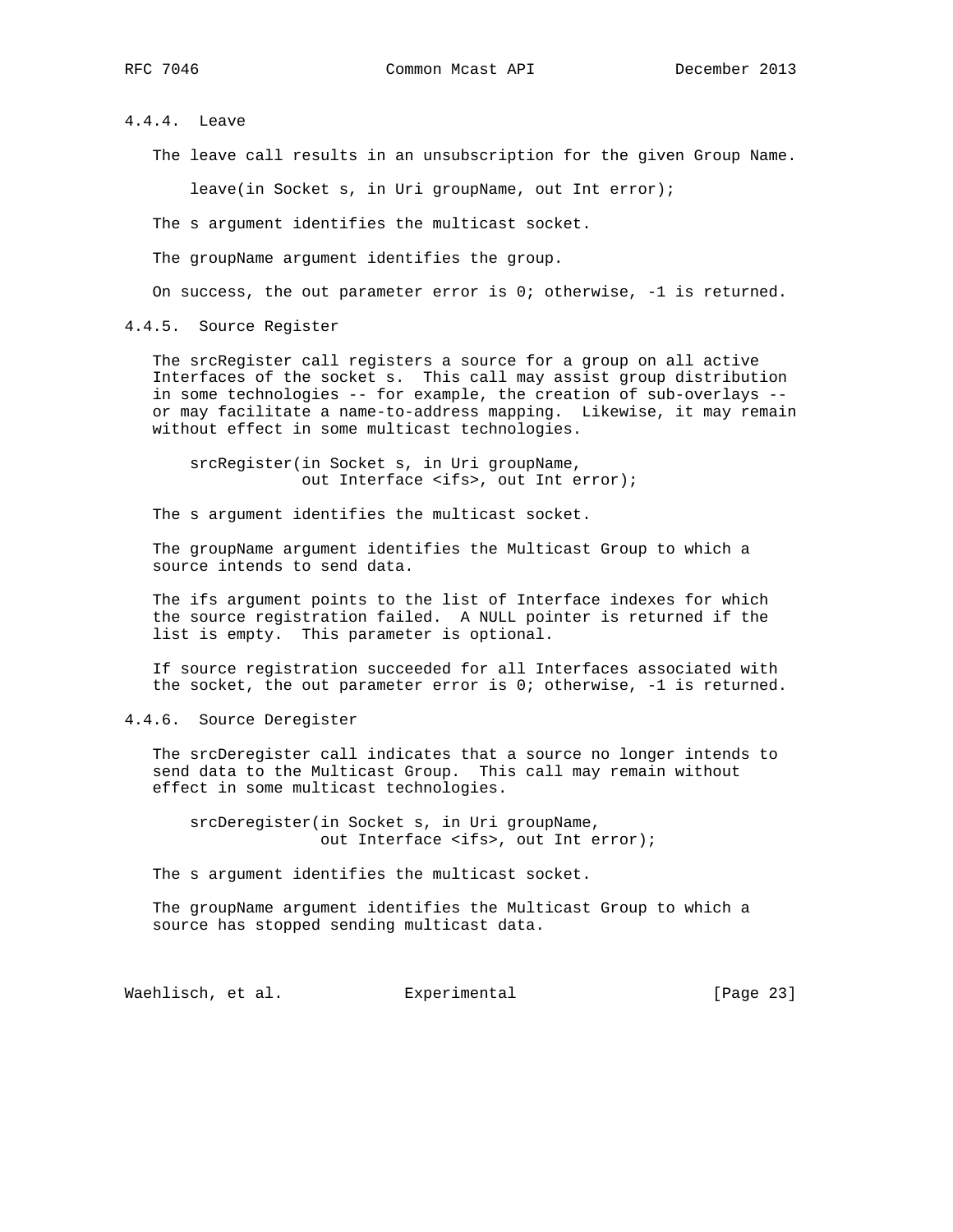The ifs argument points to the list of Interfaces for which the source deregistration failed. A NULL pointer is returned if the list is empty.

 If source deregistration succeeded for all Interfaces associated with the socket, the out parameter error is 0; otherwise, -1 is returned.

4.5. Send and Receive Calls

4.5.1. Send

 The send call passes multicast data destined for a Multicast Name from the application to the multicast socket.

 It is worth noting that it is the choice of the programmer to send data via one socket per group or to use a single socket for multiple groups.

 send(in Socket s, in Uri groupName, in Size msgLen, in Msg msgBuf, out Int error);

The s argument identifies the multicast socket.

 The groupName argument identifies the group to which data will be sent.

The msgLen argument holds the length of the message to be sent.

 The msgBuf argument passes the multicast data to the multicast socket.

 On success, the out parameter error is 0; otherwise, -1 is returned. A message that is too long is indicated by an implementation-specific error code (e.g., EMSGSIZE in C).

4.5.2. Receive

 The receive call passes multicast data and the corresponding Group Name to the application. This may come in a blocking or non-blocking variant.

 It is worth noting that it is the choice of the programmer to receive data via one socket per group or to use a single socket for multiple groups.

Waehlisch, et al. Experimental [Page 24]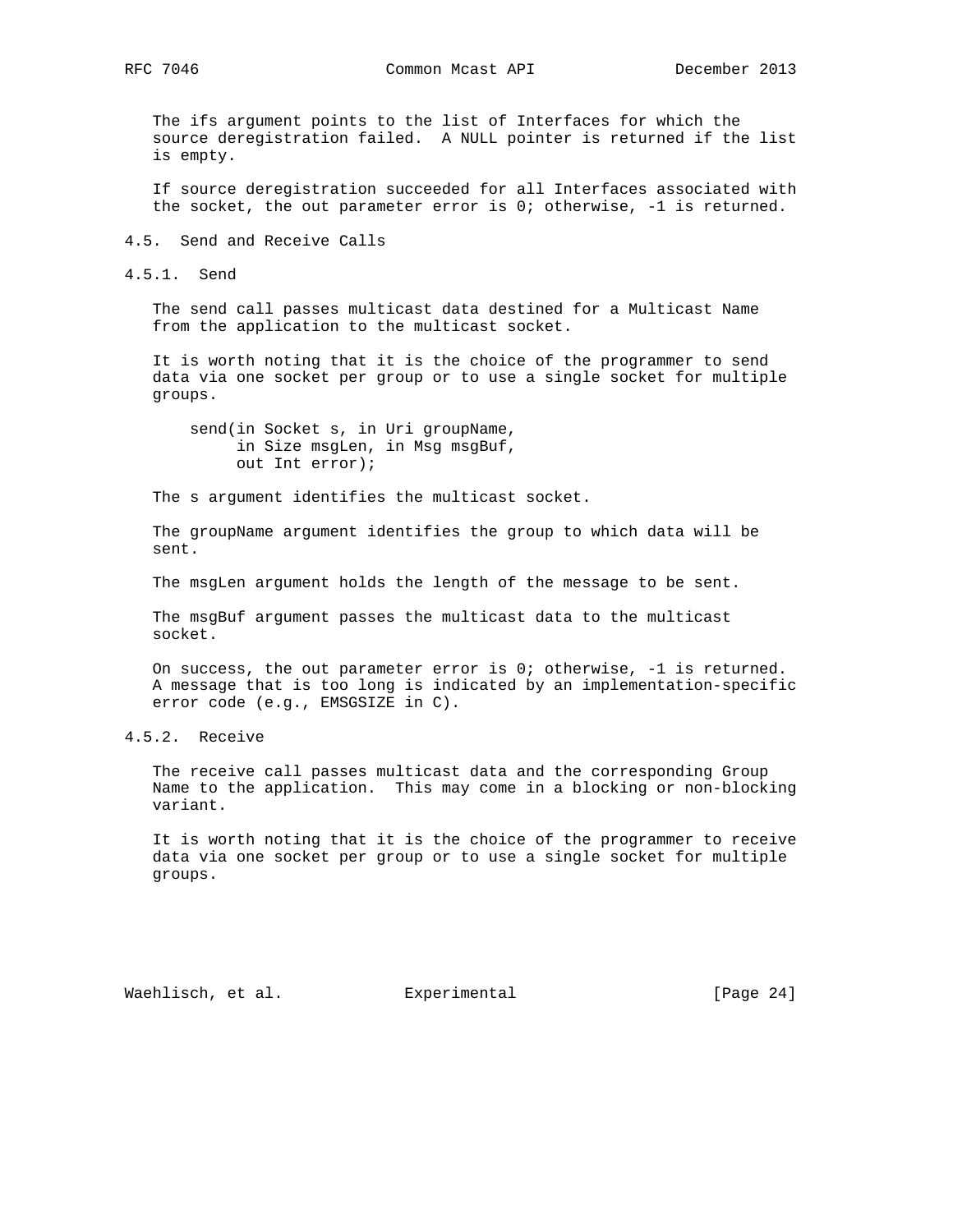receive(in Socket s, out Uri groupName, out Size msgLen, out Msg msgBuf, out Int error);

The s argument identifies the multicast socket.

 The groupName argument identifies the Multicast Group for which data was received.

The msgLen argument holds the length of the received message.

 The msgBuf argument points to the payload of the received multicast data.

 On success, the out parameter error is 0; otherwise, -1 is returned. A message that is too long is indicated by an implementation-specific error code (e.g., EMSGSIZE).

4.6. Socket Options

The following calls configure an existing multicast socket.

4.6.1. Get Interfaces

 The getInterfaces call returns an array of all available multicast communication Interfaces associated with the multicast socket.

 getInterfaces(in Socket s, out Interface <ifs>, out Int error);

The s argument identifies the multicast socket.

The ifs argument points to an array of Interface index identifiers.

On success, the out parameter error is 0; otherwise, -1 is returned.

4.6.2. Add Interface

 The addInterface call adds a distribution channel to the socket. This may be an overlay or underlay Interface, e.g., IPv6 or Distributed Hash Table (DHT). Multiple Interfaces of the same technology may be associated with the socket.

 addInterface(in Socket s, in Interface if, out Int error);

Waehlisch, et al. Experimental [Page 25]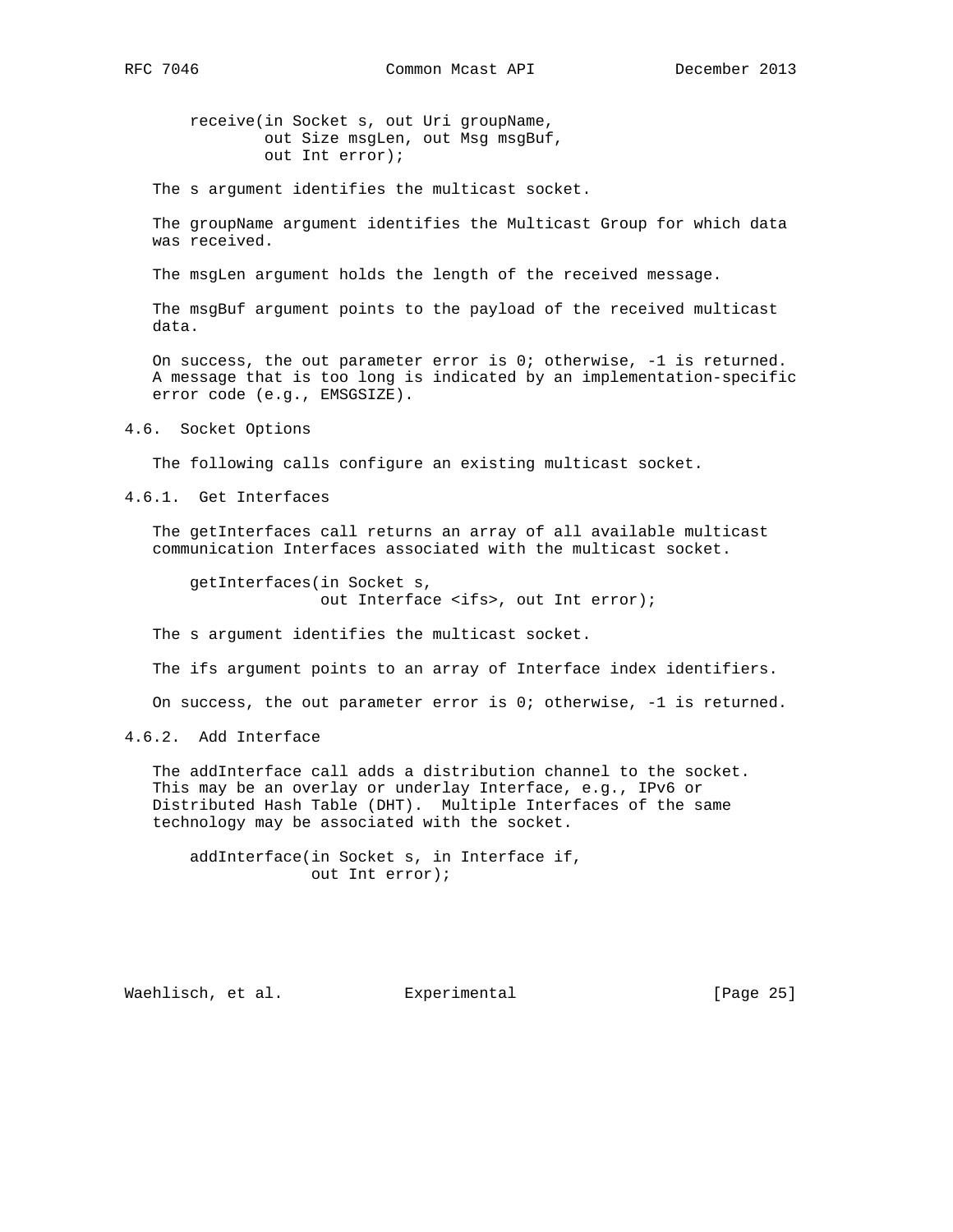The s and if arguments identify a multicast socket and Interface, respectively.

On success, the value 0 is returned; otherwise, -1 is returned.

4.6.3. Delete Interface

 The delInterface call removes the Interface from the multicast socket.

 delInterface(in Socket s, Interface if, out Int error);

 The s and if arguments identify a multicast socket and Interface, respectively.

On success, the out parameter error is 0; otherwise, -1 is returned.

4.6.4. Set TTL

 The setTTL call configures the maximum hop count for the socket that a multicast message is allowed to traverse.

 setTTL(in Socket s, in Int h, in Interface <ifs>, out Int error);

 The s and h arguments identify a multicast socket and the maximum hop count, respectively.

 The ifs argument points to an array of Interface index identifiers. This parameter is optional.

On success, the out parameter error is 0; otherwise, -1 is returned.

4.6.5. Get TTL

 The getTTL call returns the maximum hop count that a multicast message is allowed to traverse for the interface bound to the socket.

 getTTL(in Socket s, in Interface if, out Int h, out Int error);

The s argument identifies a multicast socket.

The if argument identifies an interface that is bound to socket s.

Waehlisch, et al. Experimental [Page 26]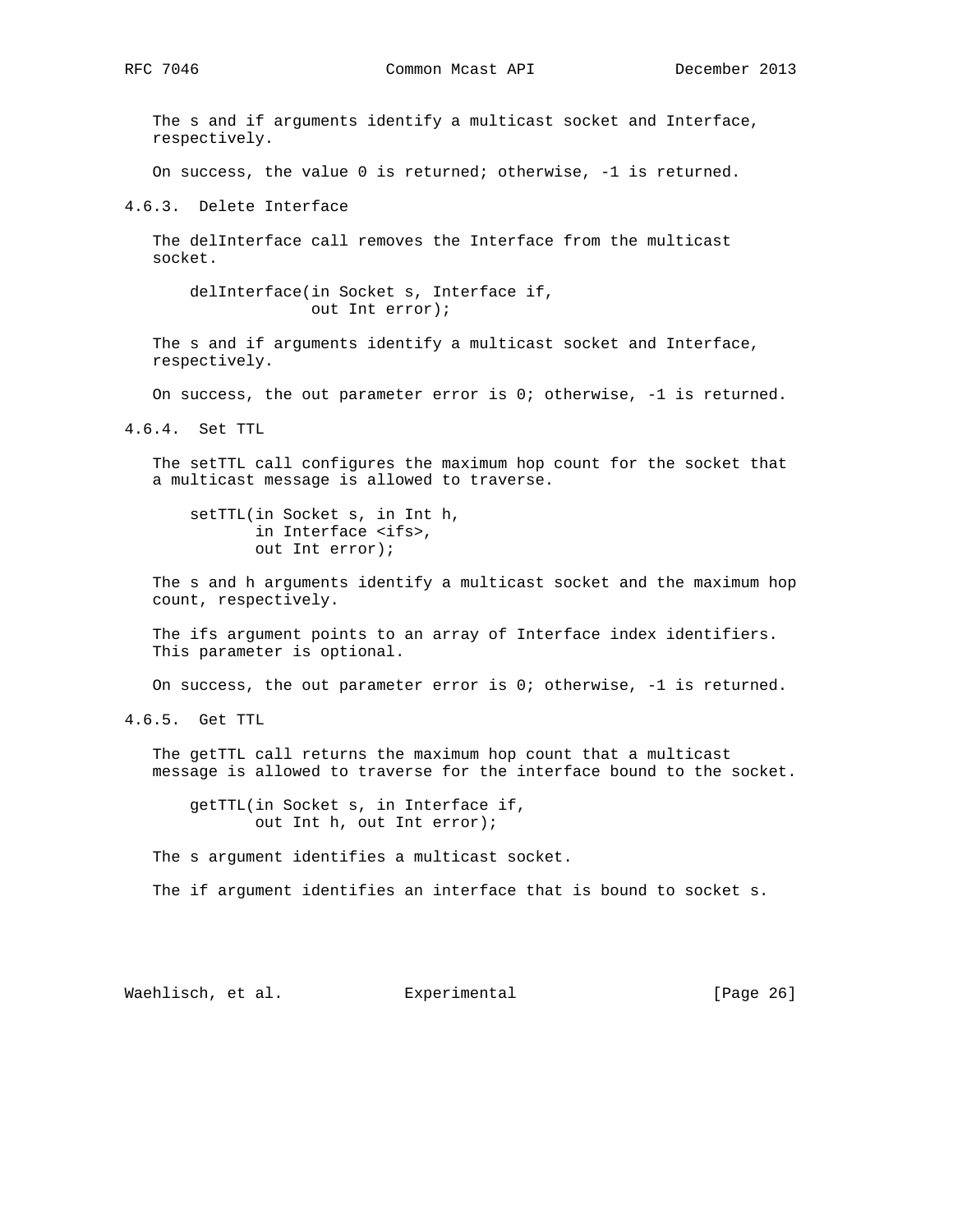The h argument holds the maximum number of hops associated with the interface.

On success, the out parameter error is 0; otherwise, -1 is returned.

4.6.6. Atomic Message Size

 The getAtomicMsgSize function returns the maximum message size that an application is allowed to transmit per socket at once without fragmentation. This value depends on the Interfaces associated with the socket in use and thus may change during runtime.

 getAtomicMsgSize(in Socket s, out Int return);

 On success, the function returns a positive value of appropriate message size; otherwise, -1 is returned.

4.7. Service Calls

4.7.1. Group Set

 The groupSet call returns all Multicast Groups registered at a given Interface. This information can be provided by group management states or routing protocols. The return values distinguish between sender and listener states.

```
 struct GroupSet {
 Uri groupName; /* registered Multicast Group */
 Int type; /* 0 = listener state, 1 = sender state,
                     2 = sender and listener state */
}
groupSet(in Interface if,
        out GroupSet <groupSet>, out Int error);
```
 The if argument identifies the Interface for which states are maintained.

The groupSet argument points to a list of group states.

On success, the out parameter error is  $0$ ; otherwise,  $-1$  is returned.

Waehlisch, et al. Experimental [Page 27]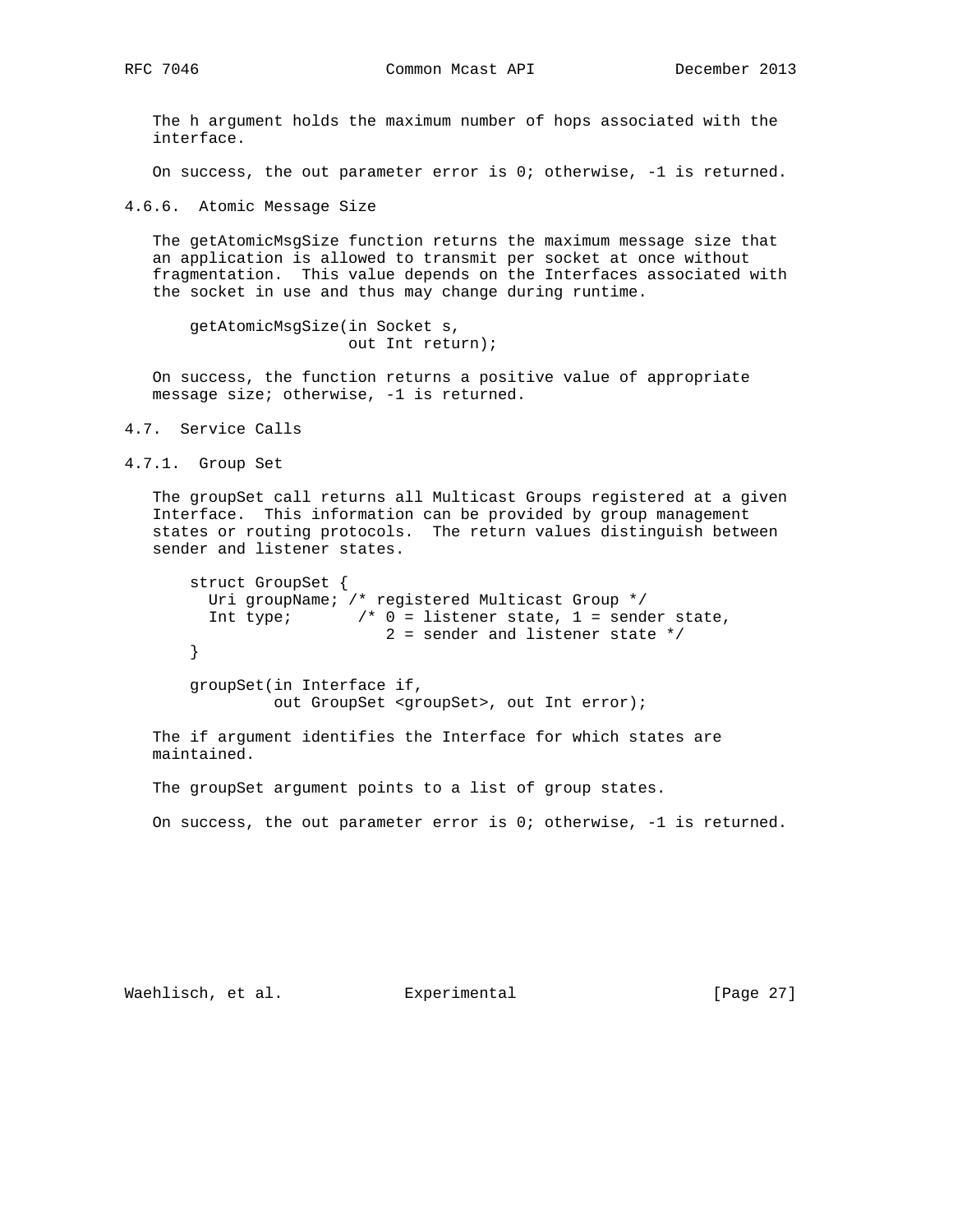4.7.2. Neighbor Set

 The neighborSet function returns the set of neighboring nodes for a given Interface as seen by the multicast routing protocol.

 neighborSet(in Interface if, out Uri <neighborsAddresses>, out Int error);

 The if argument identifies the Interface for which information regarding neighbors is requested.

 The neighborsAddresses argument points to a list of neighboring nodes on a successful return.

On success, the out parameter error is 0; otherwise, -1 is returned.

4.7.3. Children Set

 The childrenSet function returns the set of child nodes that receive multicast data from a specified Interface for a given group. For a common multicast router, this call retrieves the multicast forwarding information base per Interface.

 childrenSet(in Interface if, in Uri groupName, out Uri <childrenAddresses>, out Int error);

 The if argument identifies the Interface for which information regarding children is requested.

 The groupName argument defines the Multicast Group for which distribution is considered.

 The childrenAddresses argument points to a list of neighboring nodes on a successful return.

On success, the out parameter error is 0; otherwise, -1 is returned.

4.7.4. Parent Set

 The parentSet function returns the set of neighbors from which the current node receives multicast data at a given Interface for the specified group.

 parentSet(in Interface if, in Uri groupName, out Uri <parentsAddresses>, out Int error);

 The if argument identifies the Interface for which information regarding parents is requested.

Waehlisch, et al. Experimental [Page 28]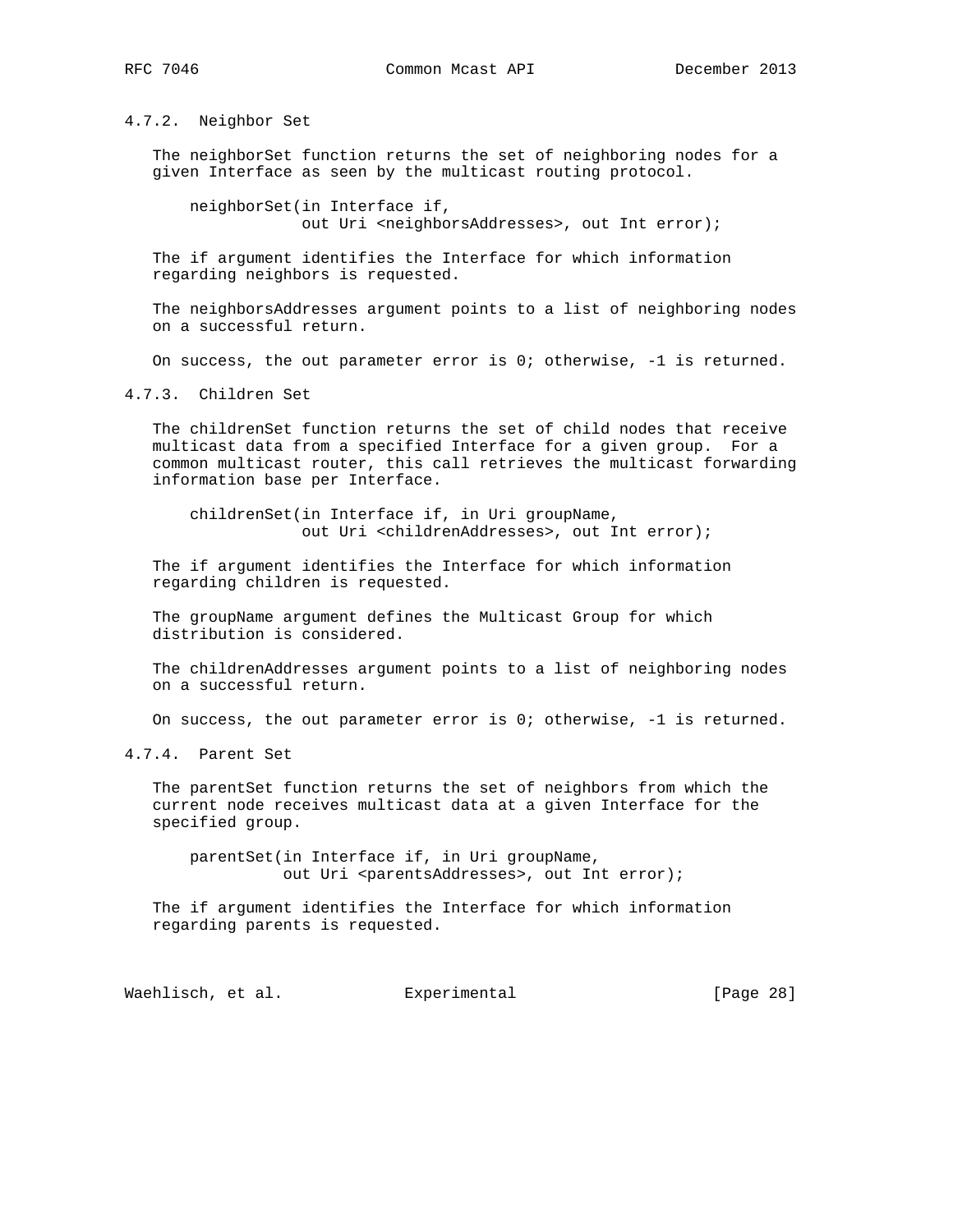The groupName argument defines the Multicast Group for which distribution is considered.

 The parentsAddresses argument points to a list of neighboring nodes on a successful return.

On success, the out parameter error is 0; otherwise, -1 is returned.

4.7.5. Designated Host

 The designatedHost function inquires about whether this host has the role of a designated forwarder (or querier), or not. Such information is provided by almost all multicast protocols to prevent packet duplication, if multiple multicast instances provide service on the same subnet.

 designatedHost(in Interface if, in Uri groupName out Int return);

 The if argument identifies the Interface for which information regarding designated forwarding is requested.

 The groupName argument specifies the group for which the host may attain the role of designated forwarder.

 The function returns 1 if the host is a designated forwarder or querier. The return value -1 indicates an error. Otherwise, 0 is returned.

4.7.6. Enable Membership Events

 The enableEvents function registers an application at the group communication stack to receive information about group changes. State changes are the result of new receiver subscriptions or leaves, as well as source changes. Upon receiving an event, the group service may obtain additional information from further service calls.

enableEvents();

 Calling this function, the stack starts to pass membership events to the application. Each event includes an event type identifier and a Group Name (cf. Section 4.3.2).

 The multicast protocol does not have to support membership tracking in order to enable this feature. This function can also be implemented at the middleware layer.

Waehlisch, et al. Experimental [Page 29]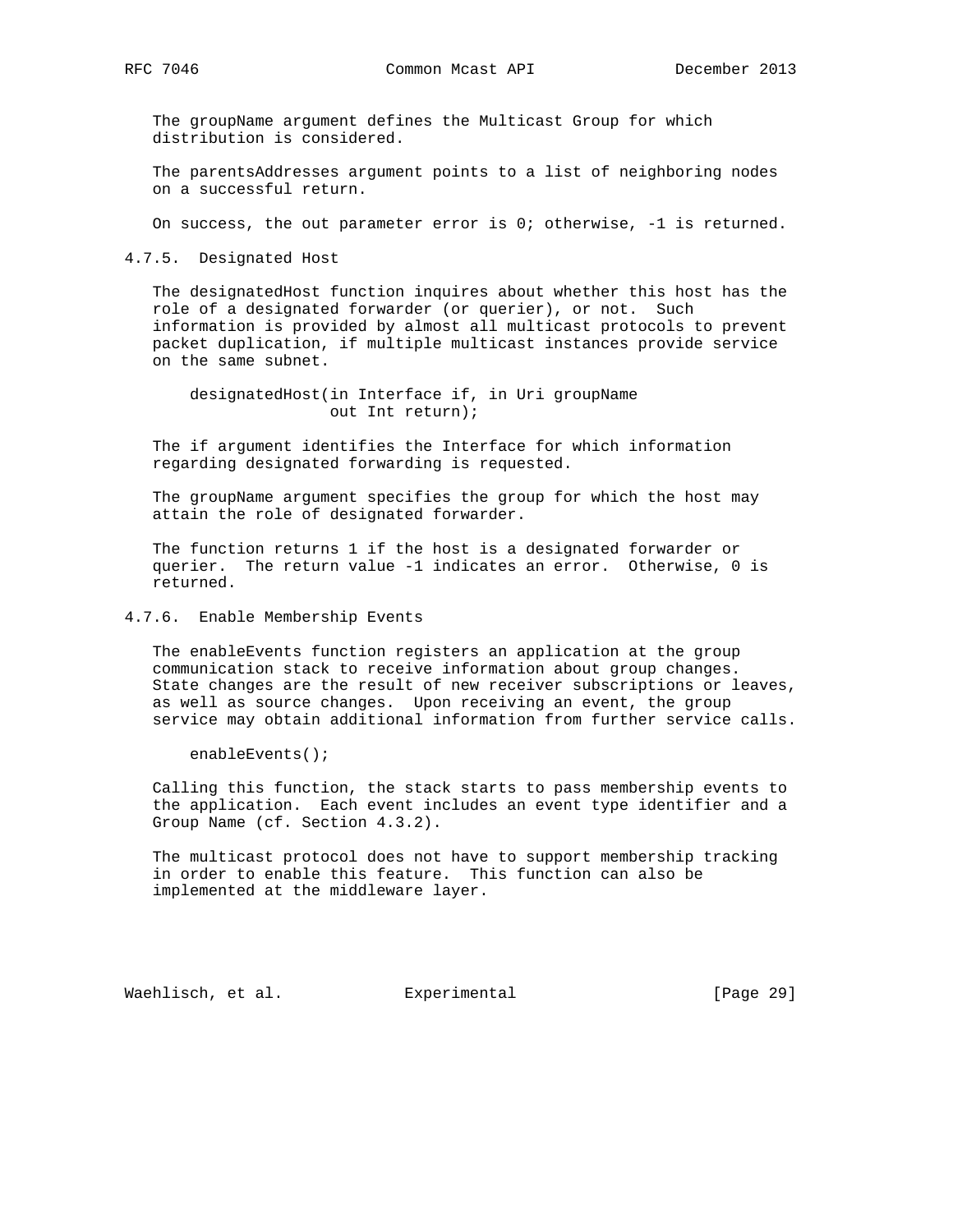## 4.7.7. Disable Membership Events

 The disableEvents function deactivates the information about group state changes.

disableEvents();

 On success, the stack will not pass membership events to the application.

4.7.8. Maximum Message Size

 The getMaxMsgSize function returns the maximum message size that an application is allowed to transmit per socket at once. This value is statically guaranteed by the group communication stack.

getMaxMsgSize(out Int return);

 On success, the function returns a positive value of allowed message size; otherwise, -1 is returned.

5. Implementation

 A reference implementation of the Common API for Transparent Hybrid Multicast is available with the HAMcast stack [HAMcast-DEV] [GC2010] [LCN2012]. This open-source software supports the multicast API (C++ and Java library) for group application development, the middleware as a user space system service, and several multicast-technology modules. The middleware is implemented in C++.

 This API is verified and adjusted based on the real-world experiences gathered in the HAMcast project, and by additional users of the stack.

6. IANA Considerations

 This document specifies the "ham" URI scheme that has been registered by IANA as one of the "Provisional URI Schemes" according to [RFC4395].

| IRT scheme name      | ham |                    |  |
|----------------------|-----|--------------------|--|
| Status               |     | provisional        |  |
| URI scheme syntax    |     | See Section 4.2.1. |  |
| URI scheme semantics |     | See Section 4.2.2. |  |

Waehlisch, et al. Experimental [Page 30]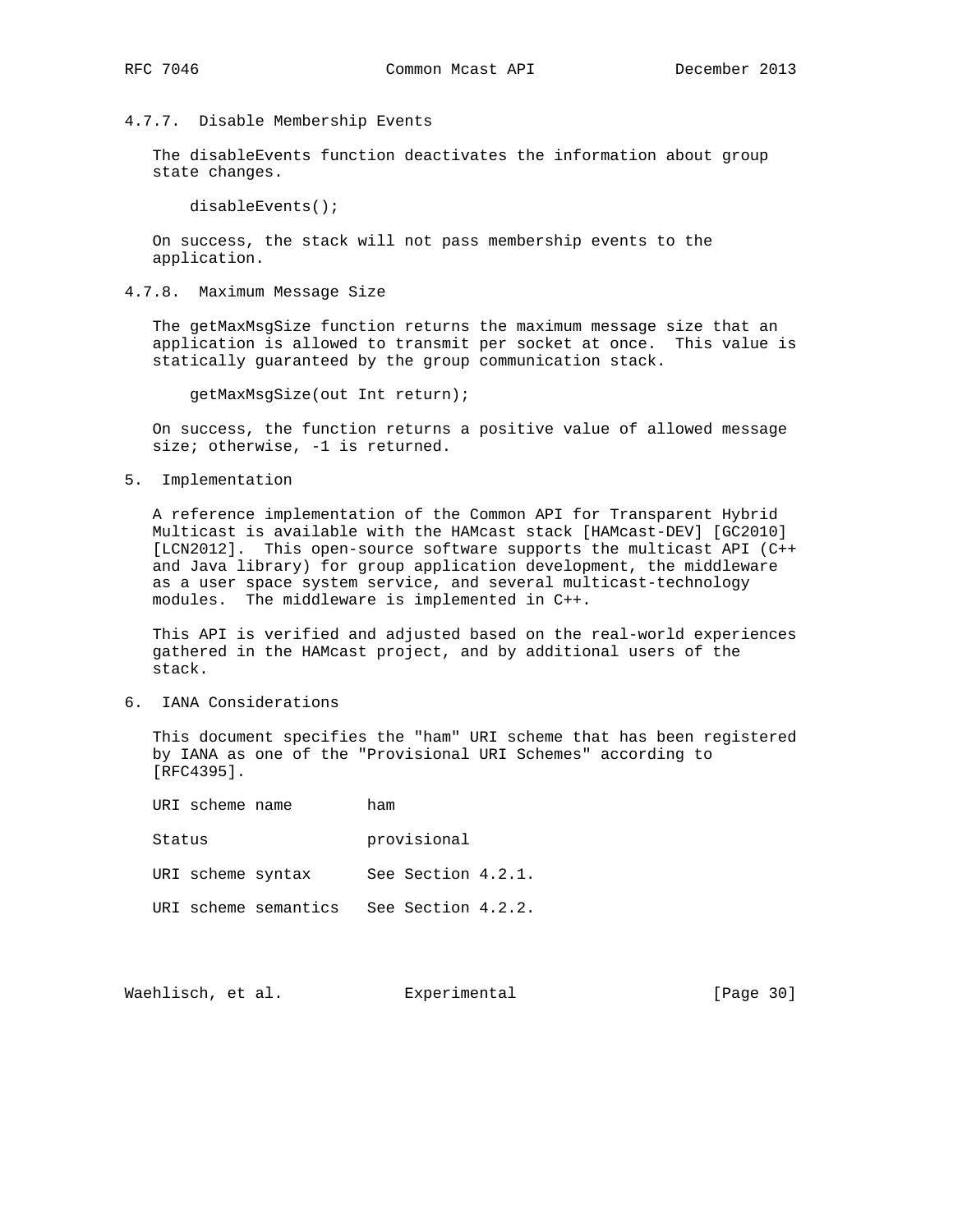Encoding See Section 4.2.1 considerations

 Applications/protocols The scheme is used by multicast applications that use this URI to access multicast content. scheme name

 Interoperability None considerations Security See Section 7. considerations Contact Matthias Waehlisch, mw@link-lab.net Author/Change IRTF controller References As specified in this document.

7. Security Considerations

 This document does not introduce additional messages or novel protocol operations.

8. Acknowledgements

We would like to thank the HAMcast team at the HAW Hamburg -- Nora Berg, Gabriel Hege, Fabian Holler, Alexander Knauf, Sebastian Meiling, Sebastian Woelke, and Sebastian Zagaria -- for many fruitful discussions and for their continuous critical feedback while implementing the common multicast API and hybrid multicast middleware. Special thanks to Dominik Charousset of the HAMcast team for in-depth perspectives on the matter of code. We gratefully acknowledge WeeSan, Mario Kolberg, and John Buford for reviewing and their suggestions to improve the document. We would like to thank the Name-Based Socket BoF (in particular Dave Thaler) for clarifying insights into the question of meta-function calls. We thank Lisandro Zambenedetti Granville and Tony Li for very careful reviews of the pre-final versions of this document. Barry Leiba and Graham Klyne provided very constructive input to find a suitable URI scheme. They are gratefully acknowledged.

 This work is partially supported by the German Federal Ministry of Education and Research within the HAMcast project (see <http://hamcast.realmv6.org>), which is part of G-Lab.

Waehlisch, et al. Experimental [Page 31]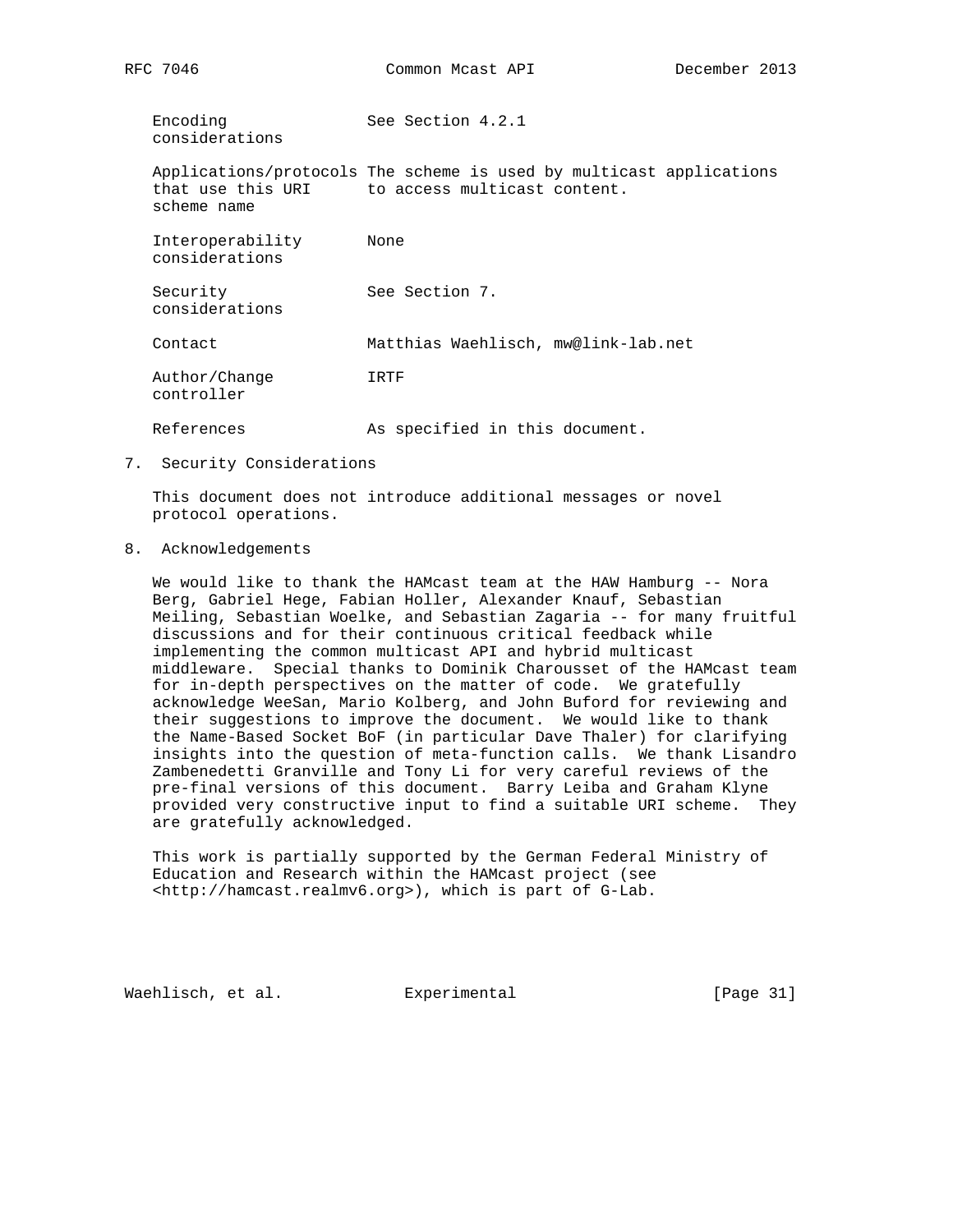# 9. References

- 9.1. Normative References
	- [RFC1075] Waitzman, D., Partridge, C., and S. Deering, "Distance Vector Multicast Routing Protocol", RFC 1075, November 1988.
	- [RFC2710] Deering, S., Fenner, W., and B. Haberman, "Multicast Listener Discovery (MLD) for IPv6", RFC 2710, October 1999.
	- [RFC3261] Rosenberg, J., Schulzrinne, H., Camarillo, G., Johnston, A., Peterson, J., Sparks, R., Handley, M., and E. Schooler, "SIP: Session Initiation Protocol", RFC 3261, June 2002.
	- [RFC3376] Cain, B., Deering, S., Kouvelas, I., Fenner, B., and A. Thyagarajan, "Internet Group Management Protocol, Version 3", RFC 3376, October 2002.
	- [RFC3493] Gilligan, R., Thomson, S., Bound, J., McCann, J., and W. Stevens, "Basic Socket Interface Extensions for IPv6", RFC 3493, February 2003.
	- [RFC3678] Thaler, D., Fenner, B., and B. Quinn, "Socket Interface Extensions for Multicast Source Filters", RFC 3678, January 2004.
	- [RFC3810] Vida, R. and L. Costa, "Multicast Listener Discovery Version 2 (MLDv2) for IPv6", RFC 3810, June 2004.
	- [RFC3986] Berners-Lee, T., Fielding, R., and L. Masinter, "Uniform Resource Identifier (URI): Generic Syntax", STD 66, RFC 3986, January 2005.
	- [RFC4395] Hansen, T., Hardie, T., and L. Masinter, "Guidelines and Registration Procedures for New URI Schemes", BCP 35, RFC 4395, February 2006.
	- [RFC4601] Fenner, B., Handley, M., Holbrook, H., and I. Kouvelas, "Protocol Independent Multicast - Sparse Mode (PIM-SM): Protocol Specification (Revised)", RFC 4601, August 2006.
	- [RFC4604] Holbrook, H., Cain, B., and B. Haberman, "Using Internet Group Management Protocol Version 3 (IGMPv3) and Multicast Listener Discovery Protocol Version 2 (MLDv2) for Source- Specific Multicast", RFC 4604, August 2006.

Waehlisch, et al. Experimental [Page 32]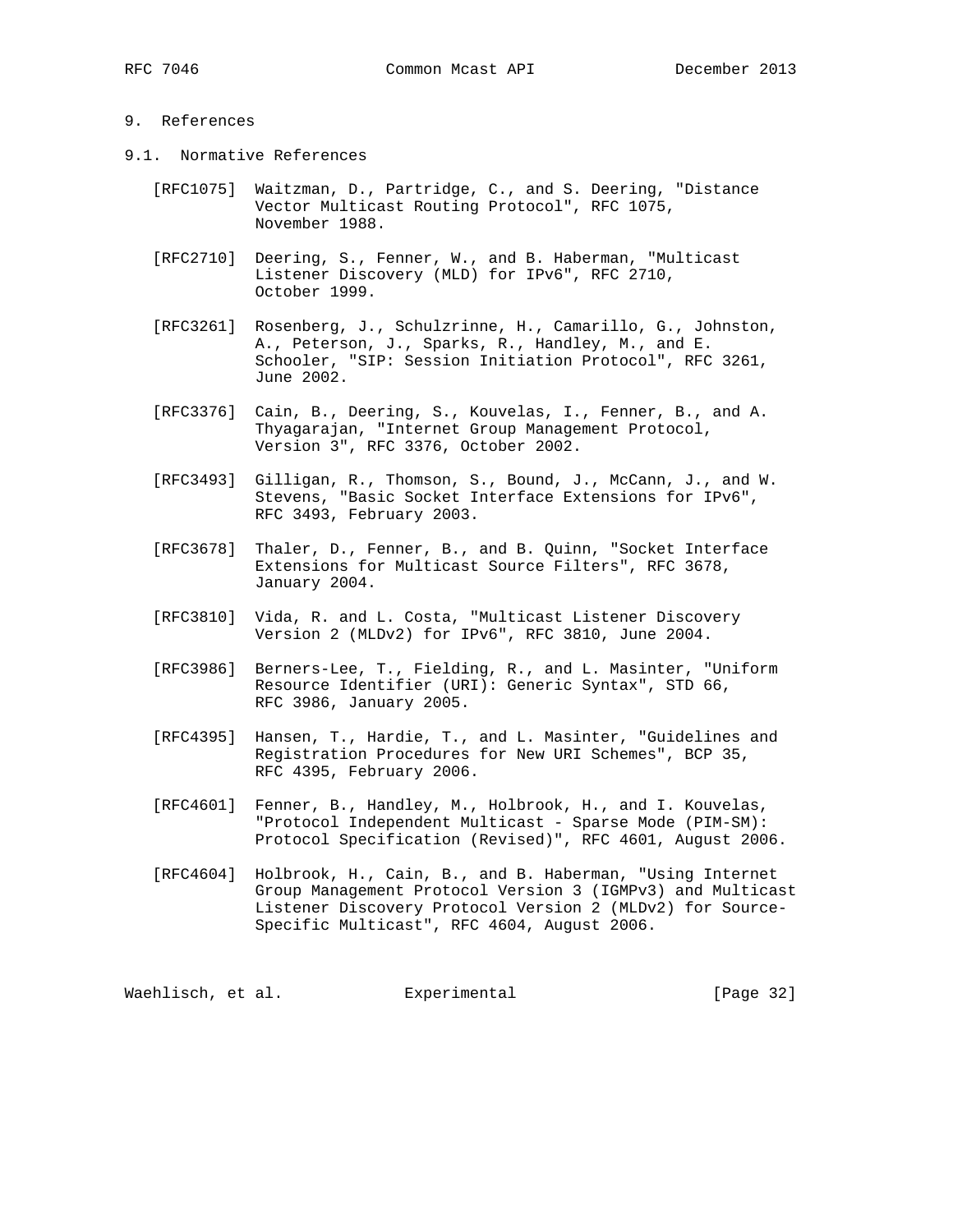- [RFC5015] Handley, M., Kouvelas, I., Speakman, T., and L. Vicisano, "Bidirectional Protocol Independent Multicast (BIDIR-PIM)", RFC 5015, October 2007.
- [RFC5058] Boivie, R., Feldman, N., Imai, Y., Livens, W., and D. Ooms, "Explicit Multicast (Xcast) Concepts and Options", RFC 5058, November 2007.
- [RFC5234] Crocker, D. and P. Overell, "Augmented BNF for Syntax Specifications: ABNF", STD 68, RFC 5234, January 2008.
- [RFC6920] Farrell, S., Kutscher, D., Dannewitz, C., Ohlman, B., Keranen, A., and P. Hallam-Baker, "Naming Things with Hashes", RFC 6920, April 2013.
- 9.2. Informative References
	- [AMT] Bumgardner, G., "Automatic Multicast Tunneling", Work in Progress, October 2013.
	- [GC2010] Meiling, S., Charousset, D., Schmidt, T., and M. Waehlisch, "System-assisted Service Evolution for a Future Internet - The HAMcast Approach to Pervasive Multicast", Proc. IEEE GLOBECOM 2010 Workshops, MCS 2010, pp. 913-917, Piscataway, NJ, USA, IEEE Press, December 2010.
	- [HAMcast-DEV]

 "HAMcast developers", <http://hamcast.realmv6.org/developers>.

- [LCN2012] Meiling, S., Schmidt, T., and M. Waehlisch, "Large-Scale Measurement and Analysis of One-Way Delay in Hybrid Multicast Networks", Proc. 37th Annual IEEE Conference on Local Computer Networks (LCN 2012), Piscataway, NJ, USA, IEEE Press, October 2012.
- [MCAST-v4v6]

 Venaas, S., Asaeda, H., SUZUKI, S., and T. Fujisaki, "An IPv4 - IPv6 multicast translator", Work in Progress, December 2010.

 [MCAST-v4v6-FRAMEWORK] Venaas, S., Li, X., and C. Bao, "Framework for IPv4/IPv6 Multicast Translation", Work in Progress, June 2011.

 [RELOAD] Jennings, C., Lowekamp, B., Ed., Rescorla, E., Baset, S., and H. Schulzrinne, "REsource LOcation And Discovery (RELOAD) Base Protocol", Work in Progress, February 2013.

Waehlisch, et al. Experimental [Page 33]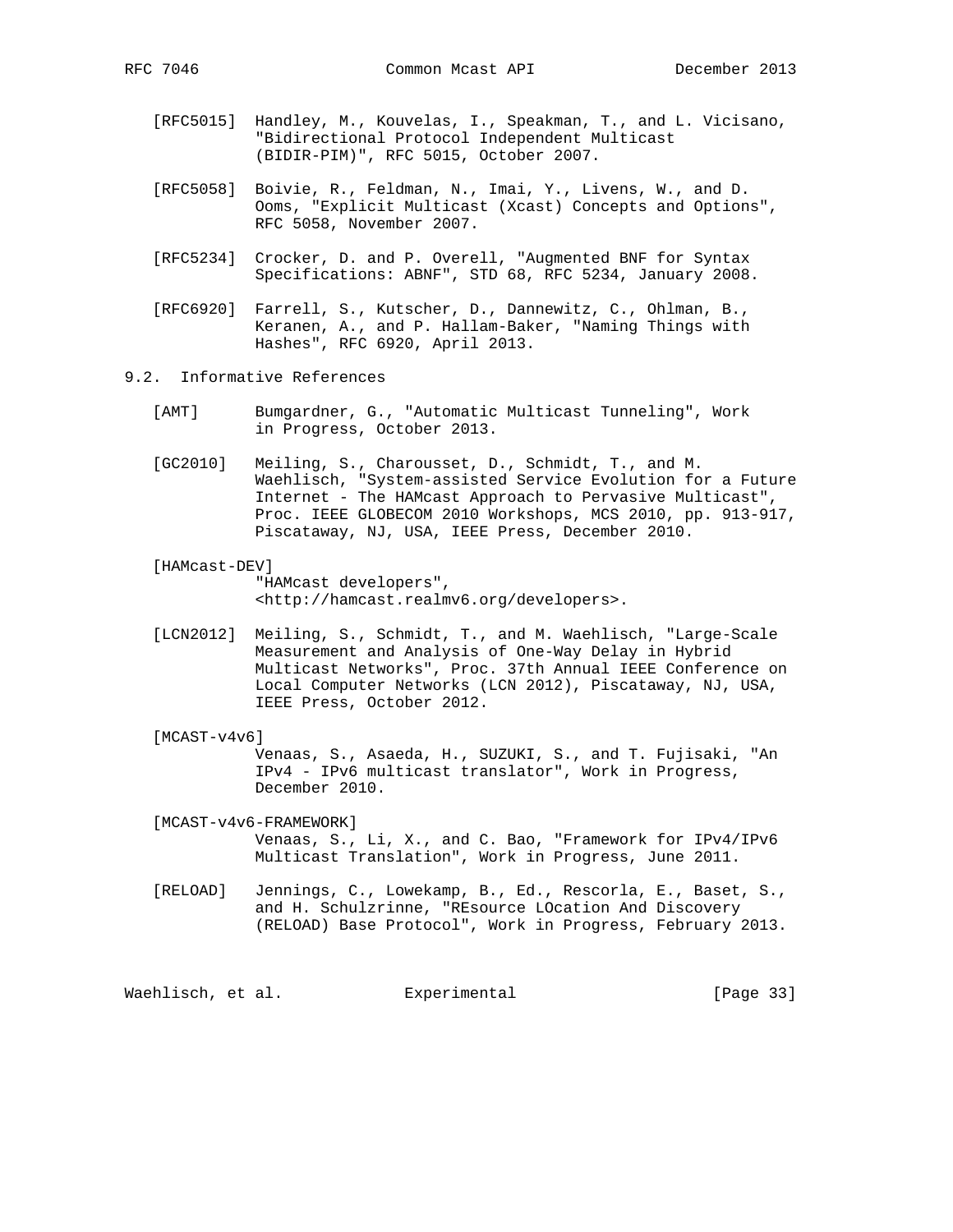- [RFC5757] Schmidt, T., Waehlisch, M., and G. Fairhurst, "Multicast Mobility in Mobile IP Version 6 (MIPv6): Problem Statement and Brief Survey", RFC 5757, February 2010.
- [RFC6219] Li, X., Bao, C., Chen, M., Zhang, H., and J. Wu, "The China Education and Research Network (CERNET) IVI Translation Design and Deployment for the IPv4/IPv6 Coexistence and Transition", RFC 6219, May 2011.
- [RFC7019] Buford, J. and M. Kolberg, "Application-Layer Multicast Extensions to REsource LOcation And Discovery (RELOAD)", RFC 7019, September 2013.
- [SIP-RELOAD]

 Jennings, C., Lowekamp, B., Rescorla, E., Baset, S., Schulzrinne, H., and T. Schmidt, Ed., "A SIP Usage for RELOAD", Work in Progress, July 2013.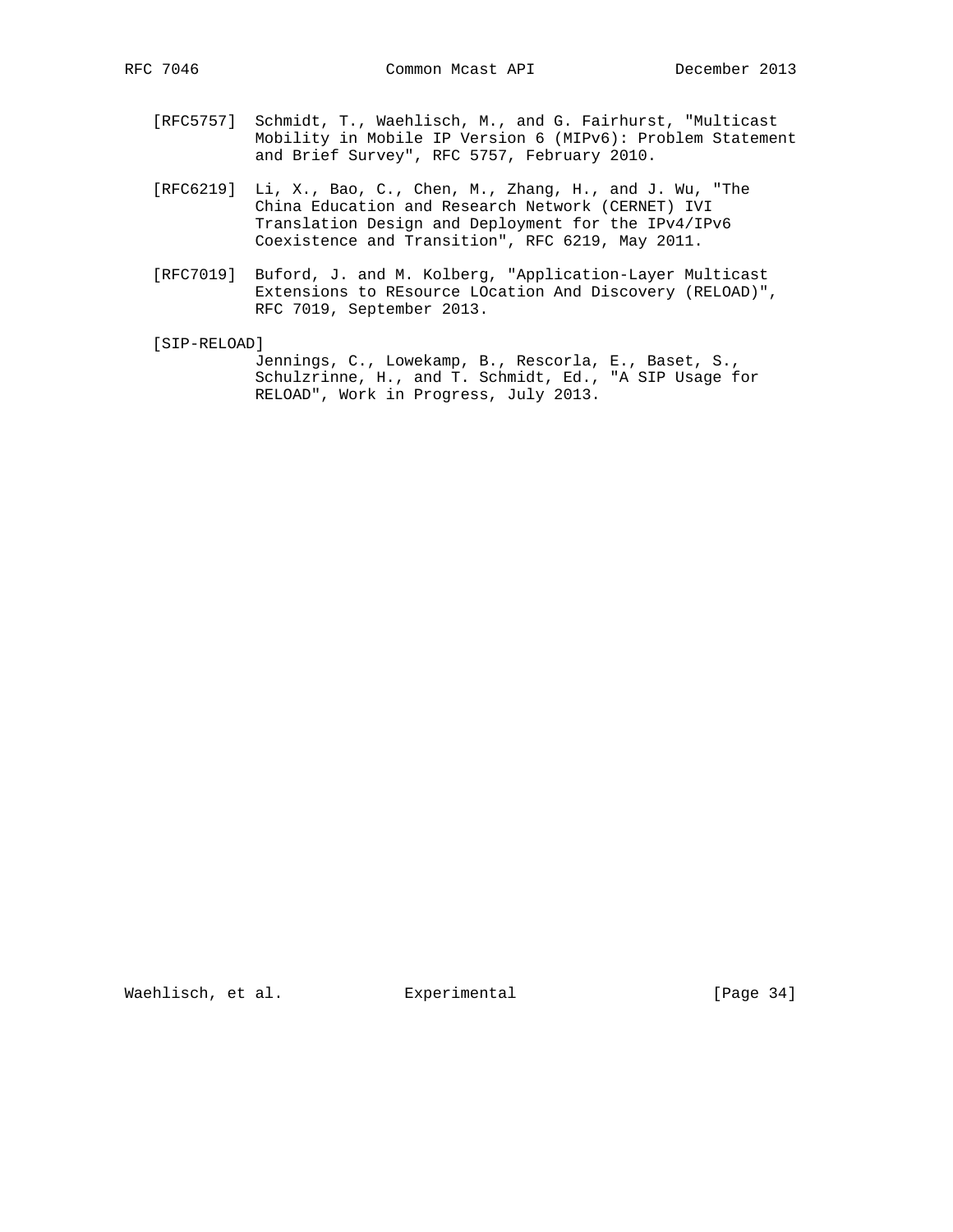```
Appendix A. C Signatures
   This section describes the C signatures of the common multicast API
   (Section 4).
       int createMSocket(int* result, size_t num_ifs,
                         const uint32_t* ifs);
       int deleteMSocket(int s);
       int join(int msock, const char* group_uri);
       int leave(int msock, const char* group_uri);
       int srcRegister(int msock,
                       const char* group_uri,
                       size_t num_ifs,
                      uint32_t * ifs); int srcDeregister(int msock,
                         const char* group_uri,
                         size_t num_ifs,
                         uint32_t* ifs);
       int send(int msock,
const char* group_uri,
size_t buf_len,
                const void* buf);
       int receive(int msock,
                   const char* group_uri,
                   size_t buf_len,
                   void* buf);
       int getInterfaces(int msock,
                         size_t* num_ifs,
                         uint32_t** ifs);
       int addInterface(int msock, uint32_t iface);
       int delInterface(int msock, uint32_t iface);
       int setTTL(int msock, uint8_t value,
                  size_t num_ifs, uint32_t* ifs);
       int getTTL(int msock, uint8_t* result);
       int getAtomicMsgSize(int msock);
```
Waehlisch, et al. Experimental [Page 35]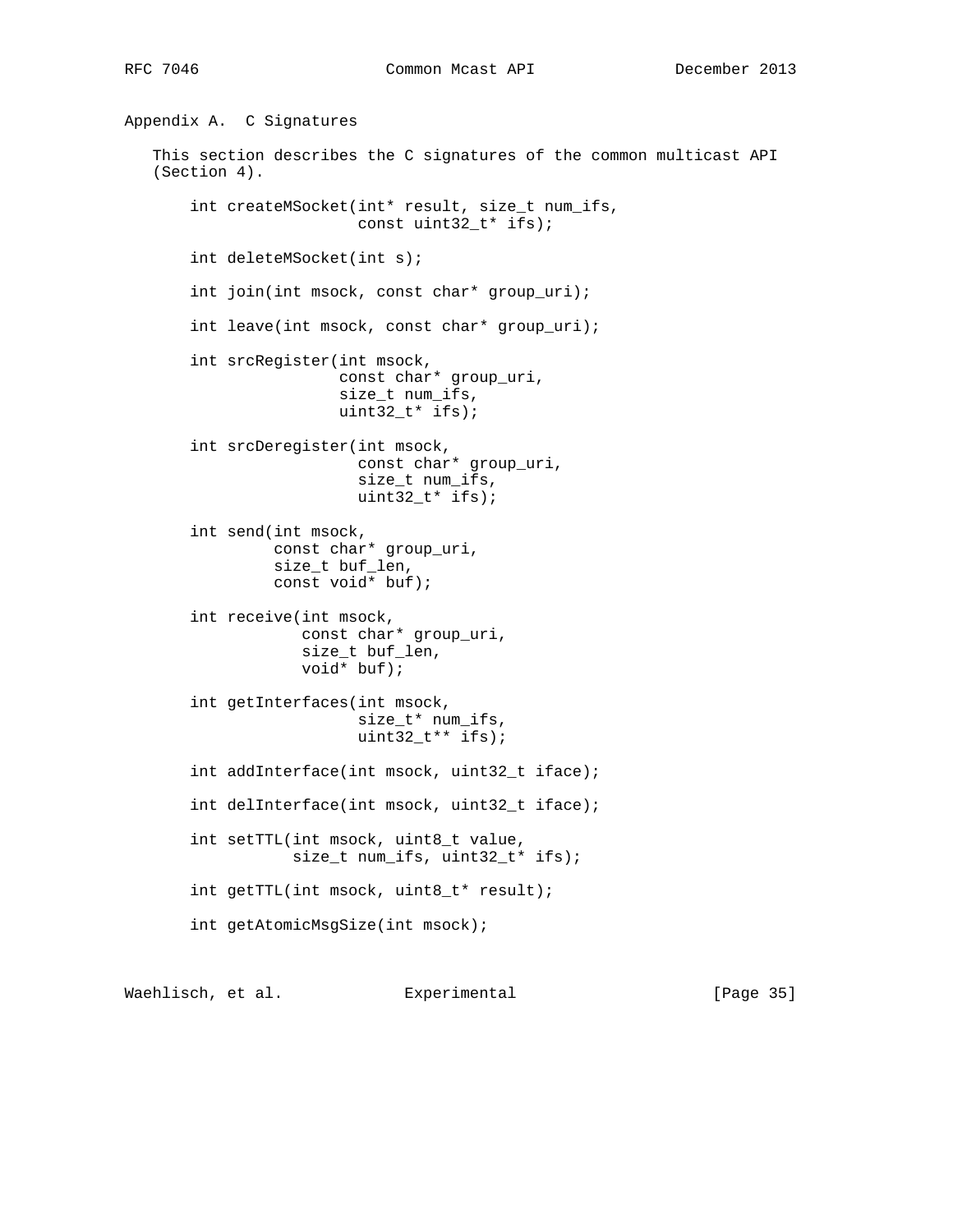```
 typedef struct {
          char* group_uri; /* registered mcast group */
          int type; /* 0: listener state
                      1: sender state
                     2: sender and listener state */
      }
      GroupSet;
      int groupSet(uint32_t iface,
                  size_t* num_groups,
                  GroupSet** groups);
      int neighborSet(uint32_t iface,
                     const char* group_name,
                     size_t* num_neighbors,
                     char** neighbor_uris);
      int childrenSet(uint32_t iface,
                     const char* group_name,
                     size_t* num_children,
                     char** children_uris);
      int parentSet(uint32_t iface,
                   const char* group_name,
                   size_t* num_parents,
                   char** parents_uris);
      int designatedHost(uint32_t iface,
                        const char* group_name);
         typedef void (*MembershipEventCallback)
(int, /* event type */
uint32_t, /* Interface id */
                                   const char*); /* group uri */
         int registerEventCallback(MembershipEventCallback callback);
         int enableEvents();
         int disableEvents();
      int getMaxMsgSize();
```
Waehlisch, et al. Experimental [Page 36]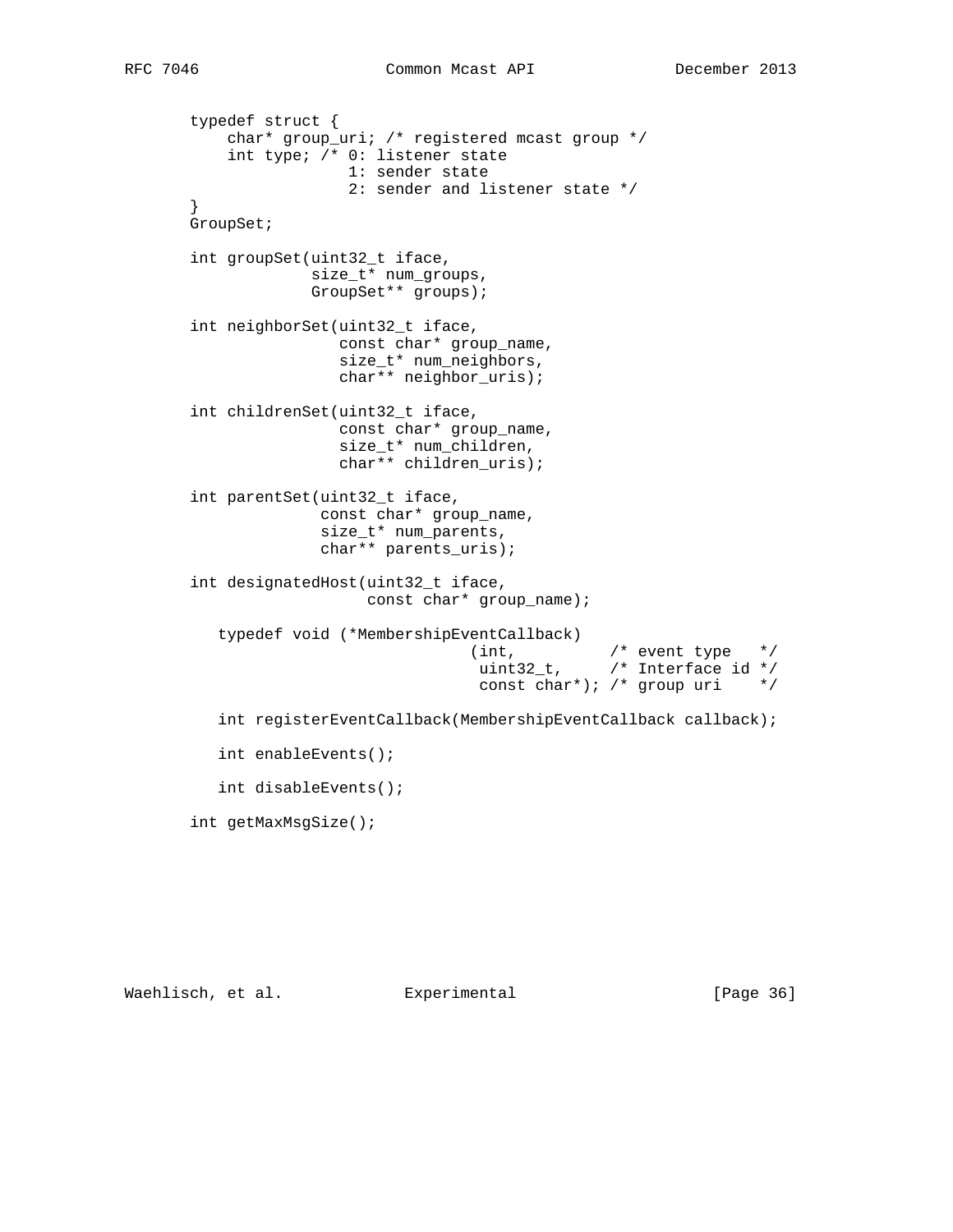```
Appendix B. Use Case for the API
   For the sake of readability, we demonstrate development of
   applications using the API based on a high-level Java-like syntax; we
   do not consider error handling.
     -- Application above middleware:
     //Initialize multicast socket;
     //the middleware selects all available Interfaces
     MulticastSocket m = new MulticastSocket();
     m.join(URI("ham:ip:224.1.2.3:5000"));
     m.join(URI("ham:ip:[ff02:0:0:0:0:0:0:3]:6000"));
     m.join(URI("ham:sip:news@cnn.com"));
     -- Middleware:
     join(URI mcAddress) {
       //Select Interfaces in use
       for all this.interfaces {
         switch (interface.type) {
           case "ipv6":
             //... map logical ID to routing address
             Inet6Address rtAddressIPv6 = new Inet6Address();
            mapNametoAddress(mcAddress,rtAddressIPv6);
             interface.join(rtAddressIPv6);
           case "ipv4":
             //... map logical ID to routing address
             Inet4Address rtAddressIPv4 = new Inet4Address();
             mapNametoAddress(mcAddress,rtAddressIPv4);
             interface.join(rtAddressIPv4);
           case "sip-session":
             //... map logical ID to routing address
             SIPAddress rtAddressSIP = new SIPAddress();
             mapNametoAddress(mcAddress,rtAddressSIP);
             interface.join(rtAddressSIP);
           case "dht":
             //... map logical ID to routing address
             DHTAddress rtAddressDHT = new DHTAddress();
             mapNametoAddress(mcAddress,rtAddressDHT);
             interface.join(rtAddressDHT);
            //...
         }
       }
     }
```
Waehlisch, et al. Experimental [Page 37]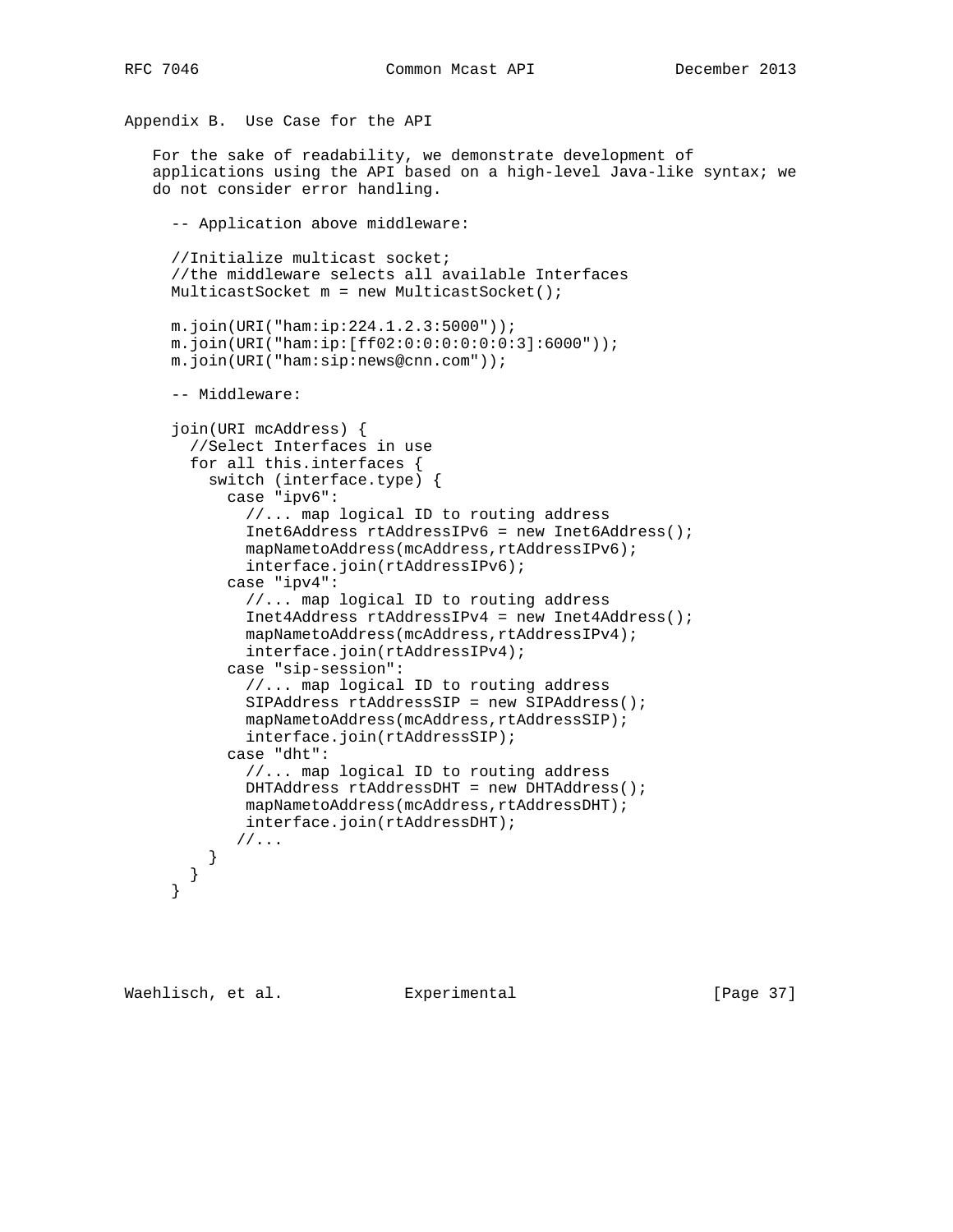Appendix C. Deployment Use Cases for Hybrid Multicast

 This section describes the application of the defined API to implement an IMG.

# C.1. DVMRP

 The following procedure describes a transparent mapping of a DVMRP-based any-source multicast service to another many-to-many multicast technology, e.g., an overlay.

 An arbitrary Distance Vector Multicast Routing Protocol (DVMRP) [RFC1075] router will not be informed of new receivers but will learn about new sources immediately. The concept of DVMRP does not provide any central multicast instance. Thus, the IMG can be placed anywhere inside the multicast region, but the IMG requires a DVMRP neighbor connectivity. Thus, the group communication stack used by the IMG is enhanced by a DVMRP implementation. New sources in the underlay will be advertised based on the DVMRP flooding mechanism and received by the IMG. Based on this, the event "new\_source\_event" is created and passed to the application. The relay agent initiates a corresponding join in the native network and forwards the received source data towards the overlay routing protocol. Depending on the group states, the data will be distributed to overlay peers.

 DVMRP establishes source-specific multicast trees. Therefore, a graft message is only visible to DVMRP routers on the path from the new receiver subnet to the source, but in general not to an IMG. To overcome this problem, data of multicast senders in the overlay may become noticeable via the Source Register call, as well as by an IMG that initiates an all-group join in the overlay using the namespace extension of the API. Each IMG is initially required to forward the data received in the overlay to the underlay, independent of native multicast receivers. Subsequent prunes may limit unwanted data distribution thereafter.

C.2. PIM-SM

 The following procedure describes a transparent mapping of a PIM-SM-based any-source multicast service to another many-to-many multicast technology, e.g., an overlay.

The Protocol Independent Multicast - Sparse Mode (PIM-SM) [RFC4601] establishes rendezvous points (RPs). These entities receive listener subscriptions and source registering of a domain. For a continuous update, an IMG has to be co-located with an RP. Whenever PIM register messages are received, the IMG must signal internally a new multicast source using the event "new\_source\_event". Subsequently,

Waehlisch, et al. Experimental [Page 38]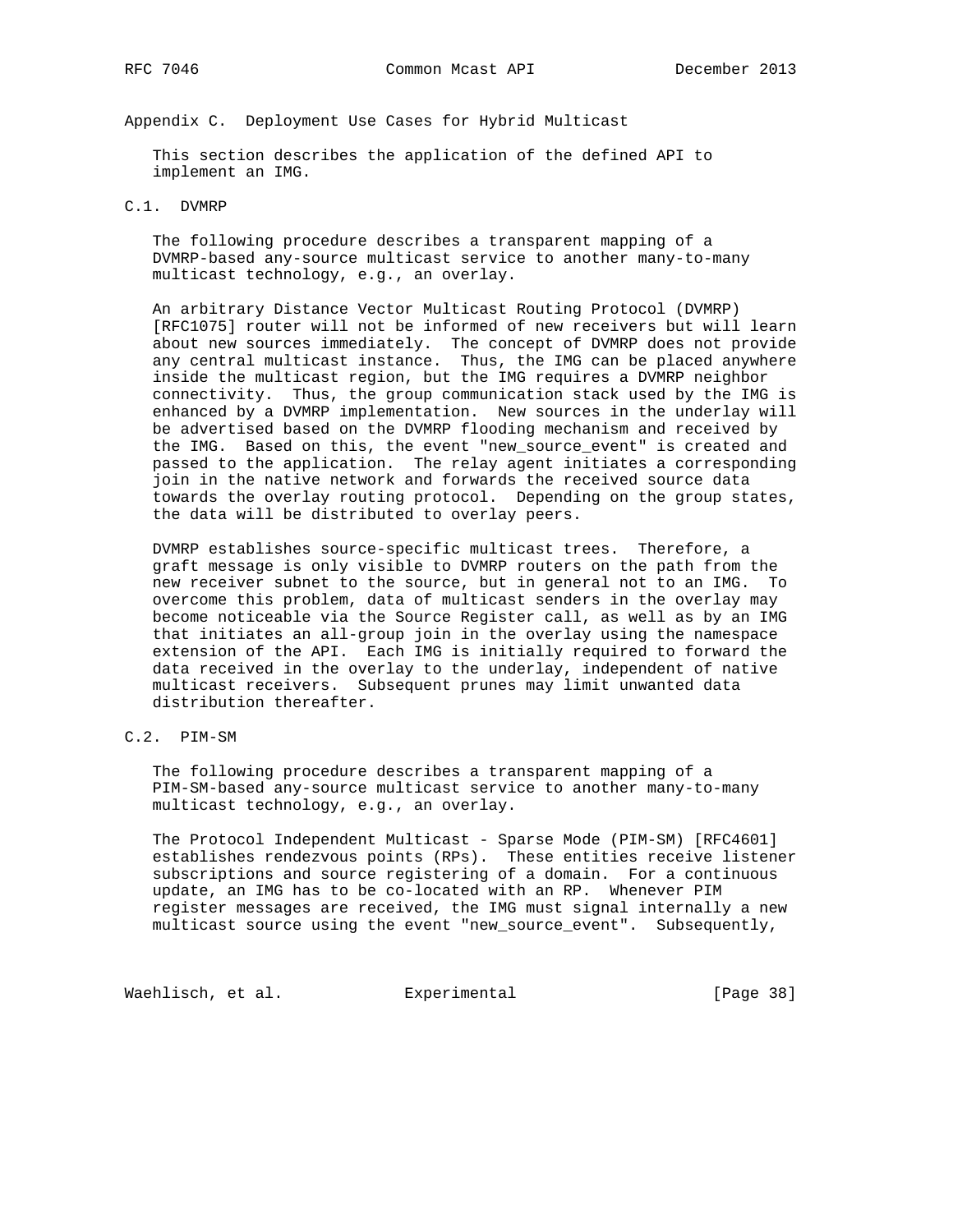the IMG joins the group and a shared tree between the RP and the sources will be established; this shared tree may change to a source specific tree after PIM switches to phase three. Source traffic will be forwarded to the RP based on the IMG join, even if there are no further receivers in the native Multicast Domain. Designated routers of a PIM domain send receiver subscriptions towards the PIM-SM RP. The reception of such messages initiates the event "join\_event" at the IMG, which initiates a join towards the overlay routing protocol. Overlay multicast data arriving at the IMG will then be transparently forwarded in the underlay network and distributed through the RP instance.

# C.3. PIM-SSM

 The following procedure describes a transparent mapping of a PIM-SSM-based source-specific multicast service to another one-to-many multicast technology, e.g., an overlay.

 PIM Source-Specific Multicast (PIM-SSM) is defined as part of PIM-SM and admits source-specific joins (S,G) according to the source specific host group model [RFC4604]. A multicast distribution tree can be established without the assistance of a rendezvous point.

 Sources are not advertised within a PIM-SSM domain. Consequently, an IMG cannot anticipate the local join inside a sender domain and deliver a priori the multicast data to the overlay instance. If an IMG of a receiver domain initiates a group subscription via the overlay routing protocol, relaying multicast data fails, as data is not available at the overlay instance. The IMG instance of the receiver domain thus has to locate the IMG instance of the source domain to trigger the corresponding join. In agreement with the objectives of PIM-SSM, the signaling should not be flooded in the underlay and overlay.

 A solution can be to intercept the subscription at both source sites and receiver sites: To monitor multicast receiver subscriptions ("join\_event" or "leave\_event") in the underlay, the IMG is placed on the path towards the source, e.g., at a domain border router. This router intercepts join messages and extracts the unicast source address S, initializing an IMG-specific join to S via regular unicast. Multicast data arriving at the IMG of the sender domain can be distributed via the overlay. Discovering the IMG of a multicast sender domain may be implemented analogously to Automatic Multicast Tunneling [AMT] by anycast. Consequently, the source address S of the group (S,G) should be built based on an anycast prefix. The corresponding IMG anycast address for a source domain is then derived from the prefix of S.

Waehlisch, et al. Experimental [Page 39]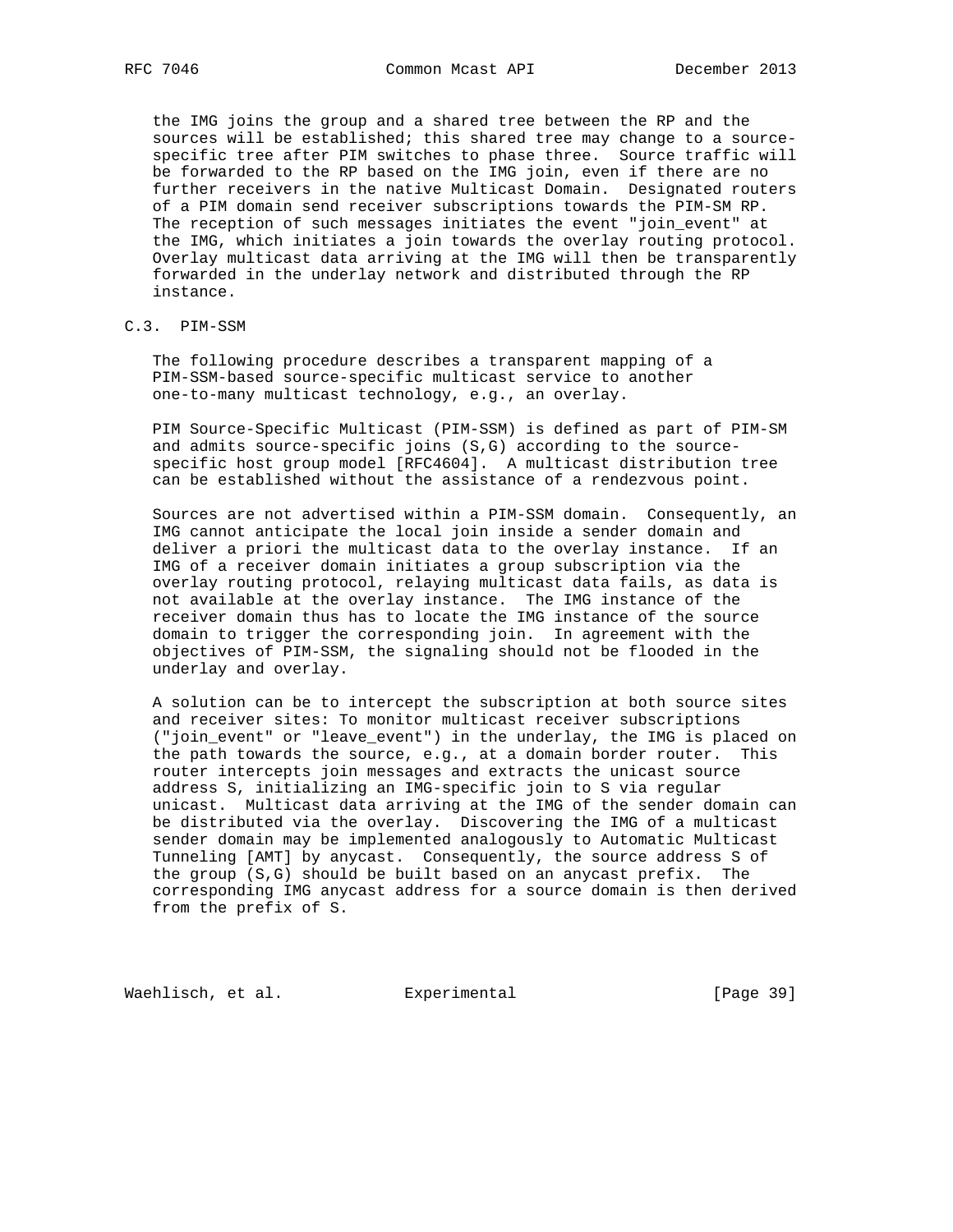# C.4. BIDIR-PIM

 The following procedure describes a transparent mapping of a BIDIR-PIM-based any-source multicast service to another many-to-many multicast technology, e.g., an overlay.

 Bidirectional PIM [RFC5015] is a variant of PIM-SM. In contrast to PIM-SM, the protocol pre-establishes bidirectional shared trees per group, connecting multicast sources and receivers. The rendezvous points are virtualized in BIDIR-PIM as an address to identify on-tree directions (up and down). Routers with the best link towards the (virtualized) rendezvous point address are selected as designated forwarders for a link-local domain and represent the actual distribution tree. The IMG is to be placed at the RP link, where the rendezvous point address is located. As source data in either case will be transmitted to the RP link, the BIDIR-PIM instance of the IMG receives the data and can internally signal new senders towards the stack via the "new\_source\_event". The first receiver subscription for a new group within a BIDIR-PIM domain needs to be transmitted to the RP to establish the first branching point. Using the "join\_event", an IMG will thereby be informed of group requests from its domain, which are then delegated to the overlay.